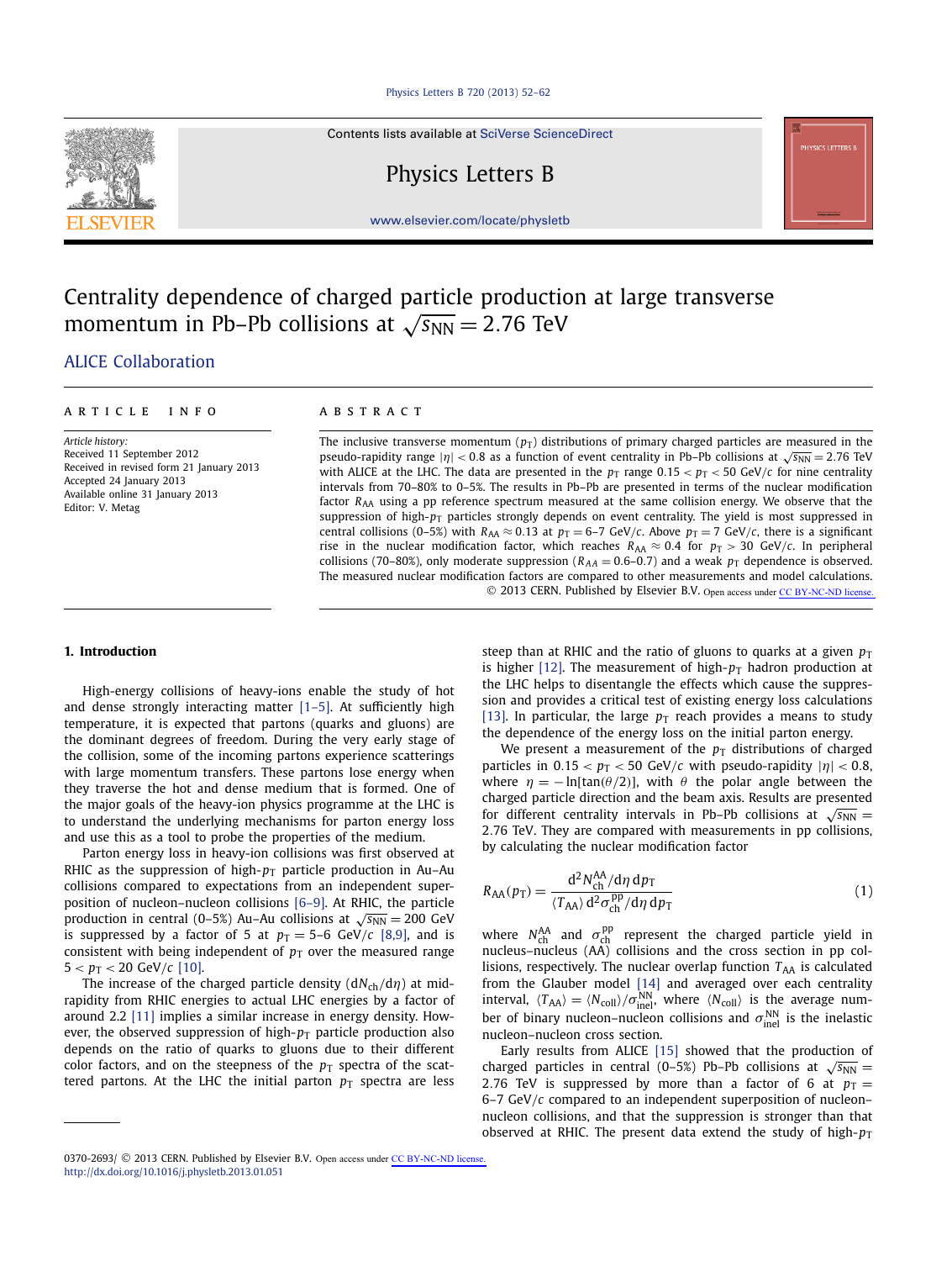<span id="page-1-0"></span>**Table 1** Average values of the number of participating nucleons  $\langle N_{\text{part}} \rangle$  and the nuclear overlap function  $\langle T_{AA} \rangle$  [\[14\]](#page-5-0) for the centrality intervals used in the analysis.

| Centrality | $\langle N_{\text{part}} \rangle$ | $\langle T_{AA} \rangle$ (mb <sup>-1</sup> ) |
|------------|-----------------------------------|----------------------------------------------|
| $0 - 5%$   | $383 + 3$                         | $26.4 + 1.1$                                 |
| $5 - 10%$  | $330 + 5$                         | $20.6 + 0.9$                                 |
| $10 - 20%$ | $261 + 4$                         | $14.4 + 0.6$                                 |
| $20 - 30%$ | $186 + 4$                         | $8.7 + 0.4$                                  |
| $30 - 40%$ | $129 + 3$                         | $5.0 + 0.2$                                  |
| $40 - 50%$ | $85 + 3$                          | $2.68 + 0.14$                                |
| $50 - 60%$ | $53 + 2$                          | $1.32 + 0.09$                                |
| 60-70%     | $30.0 + 1.3$                      | $0.59 + 0.04$                                |
| 70-80%     | $15.8 \pm 0.6$                    | $0.24 + 0.03$                                |
|            |                                   |                                              |

particle suppression in Pb–Pb out to  $p_T = 50$  GeV/*c* with a systematic study of the centrality dependence.

Moreover, the systematic uncertainties related to the pp reference were significantly reduced with respect to the previous measurement by using the  $p<sub>T</sub>$  distribution measured in pp collisions at  $√s = 2.76$  TeV [\[16\].](#page-5-0)

# **2. Experiment and data analysis**

The ALICE detector is described in [\[17\].](#page-5-0) The Inner Tracking System (ITS) and the Time Projection Chamber (TPC) are used for vertex finding and tracking. The minimum-bias interaction trigger was derived from signals from the forward scintillators (VZERO), and the two innermost layers of the ITS (Silicon Pixel Detector — SPD). The collision centrality is determined using the VZERO. In addition, the information from two neutron Zero Degree Calorimeters (ZDCs) positioned at  $\pm$ 114 m from the interaction point was used to remove contributions from beam-gas and electromagnetic interactions. The trigger and centrality selection are described in more detail in [\[11\].](#page-5-0)

The following analysis is based on  $1.6 \cdot 10^7$  minimum-bias Pb–Pb events recorded by ALICE in 2010. For this study, the events are divided into nine centrality intervals from the 70–80% to the 0–5% most central Pb–Pb collisions, expressed in percentage of the total hadronic cross section. The event centrality can be related to the number of participating nucleons N<sub>part</sub> and the nuclear overlap function T<sub>AA</sub> by using simulations based on the Glauber model [\[14\].](#page-5-0) The average values of  $N_{part}$  and  $T_{AA}$  for each centrality interval,  $\langle N_{\text{part}} \rangle$  and  $\langle T_{AA} \rangle$ , along with their corresponding systematic uncertainties, are listed in Table 1. The errors include the experimental uncertainties on the inelastic nucleon–nucleon cross section  $\sigma_{\text{inel}}^{\text{NN}} = 64 \pm 5$  mb at  $\sqrt{s_{\text{NN}}} = 2.76$  TeV [\[18\]](#page-5-0) and on the parameters of the nuclear density profile used in the Glauber simulations (more details in [\[11\]\)](#page-5-0).

The primary vertex position was determined from the tracks reconstructed in the ITS and the TPC by using an analytic *χ*<sup>2</sup> minimization method, applied after approximating each of the tracks by a straight line in the vicinity of their common origin. The event is accepted if the coordinate of the reconstructed vertex measured along the beam direction (*z*-axis) is within  $\pm 10$  cm around the nominal interaction point. The event vertex reconstruction is fully efficient for the event centralities covered.

Primary charged particles are defined as all prompt particles produced in the collision, including decay products, except those from weak decays of strange hadrons. A set of standard cuts based on the number of space points and the quality of the momentum fit in the TPC and ITS is applied to the reconstructed tracks. Track candidates in the TPC are required to have hits in at least 120 (out of a maximum of 159) pad-rows and  $\chi^2$  per point of the momentum fit smaller than 4. Such tracks are projected to the ITS and used for further analysis if at least 2 matching hits (out of a maximum of 6) in the ITS, including at least one in the SPD, are found. In addition, the  $\chi^2$  per point of the momentum fit in the ITS must be smaller than 36. In order to improve the purity of primary track reconstruction at high  $p_T$  we developed a procedure where we compare tracking information from the combined ITS and TPC track reconstruction algorithm to that derived only from the TPC and constrained by the interaction vertex point. We calculated the  $\chi^2_{\text{TPC-ITS}}$  between these tracks using the following formula

$$
\chi^2_{\text{TPC-ITS}} = (\mathbf{v}_{\text{TPC}} - \mathbf{v}_{\text{TPC-ITS}})^{\text{T}} \cdot (\mathbf{C}_{\text{TPC}} + \mathbf{C}_{\text{TPC-ITS}})^{-1}
$$
  
· (\mathbf{v}\_{\text{TPC}} - \mathbf{v}\_{\text{TPC-ITS}}) (2)

where **v**<sub>TPC</sub>, **v**<sub>TPC</sub>-ITS and **C**<sub>TPC</sub>, **C**<sub>TPC</sub>-ITS represent the measured track parameter vectors  $\mathbf{v} = (x, y, z, \theta, \phi, 1/p_T)$  and their covariance matrices, respectively. If the  $\chi^2_{\text{TPC-TIS}}$  is larger than 36 the track candidate is rejected. At  $p_T = 0.15-50$  GeV/*c*, this procedure removes about 2–7% (1–3%) of the reconstructed tracks in the most central (peripheral) collisions. This procedure in fact removes high $p_T$  fake tracks, which originate from spurious matches of low  $p_T$ particles in the TPC to hits in the ITS, and would result in an incorrect momentum assignment.

Finally, tracks are rejected from the sample if their distance of closest approach to the reconstructed vertex in the longitudinal direction  $d_z$  is larger than 2 cm or  $d_{xy} > 0.018$  cm + 0.035 cm ·  $p_T^{-1}$ in the transverse direction with  $p_T$  in GeV/*c*, which corresponds to 7 standard deviations of the resolution in  $d_{xy}$  (see [\[19\]](#page-5-0) for details). The upper limit on the  $d_2$  ( $d_2$  < 2 cm) was set to minimize the contribution of tracks coming from pileup and beam-gas background events. These cuts reject less than 0.5% of the reconstructed tracks independently of  $p<sub>T</sub>$  and collision centrality.

The efficiency and purity of the primary charged particle selection are estimated using a Monte Carlo simulation with HIJING [\[20\]](#page-5-0) events and a GEANT3 [\[21\]](#page-5-0) model of the detector response. We used a HIJING tune which reproduces approximately the measured charged particle density in central collisions [\[11\].](#page-5-0) In the most central events, the overall primary charged particle reconstruction efficiency (tracking efficiency and acceptance) in |*η*| *<* <sup>0</sup>*.*8 is 36% at  $p_T = 0.15$  GeV/*c* and increases to 65% for  $p_T > 0.6$  GeV/*c*. In the most peripheral events the efficiency is larger than that for the central events by about 1–3%. The contribution from secondary particles was estimated using the  $d_{xy}$  distributions of data and HI-JING and is consistent with the measured strangeness to charged particle ratio from the reconstruction of  $K_s^0$ ,  $\Lambda$  and  $\overline{\Lambda}$  invariant mass peaks in Pb–Pb [\[22\].](#page-5-0) The total contribution from secondary tracks at  $p_T = 0.15$  GeV/*c* is 13 (7)% for central (peripheral) events and decreases to about 0.6% above  $p_T = 4$  GeV/ $c$  for both central and peripheral events. From a systematic variation of the  $\chi^2_{\text{TPC-ITS}}$ cut and comparison of track properties in MC to data we conclude that the number of properly reconstructed tracks rejected as high- $p_T$  fake tracks is around  $1-2\%$  (0.5–1%) in the most central (peripheral) collisions. We also conclude that the contribution from the high- $p_T$  fake tracks to the  $p_T$  spectra is negligible independently of the collision centrality and  $p<sub>T</sub>$ .

The transverse momentum of charged particles is reconstructed from the track curvature measured in the magnetic field  $B = 0.5$  T using the ITS and TPC detectors. The  $p<sub>T</sub>$  resolution is estimated from the track residuals to the momentum fit and verified by cosmic muon events, and the width of the invariant mass peaks of  $Λ$ ,  $\overline{Λ}$  and K<sup>0</sup><sub>s</sub> reconstructed from their decays to two charged particles. For the selected tracks the relative  $p_T$  resolution ( $\sigma(p_T)/p_T$ ) amounts to 3.5% at  $p_T = 0.15$  GeV/*c*, has a minimum of 1% at  $p_T = 1$  GeV/*c*, and increases linearly to 10% at  $p_T = 50$  GeV/*c*. It is independent of the centrality of the selected events. From the study of the invariant mass distributions of  $\Lambda$  and  $K_s^0$  as a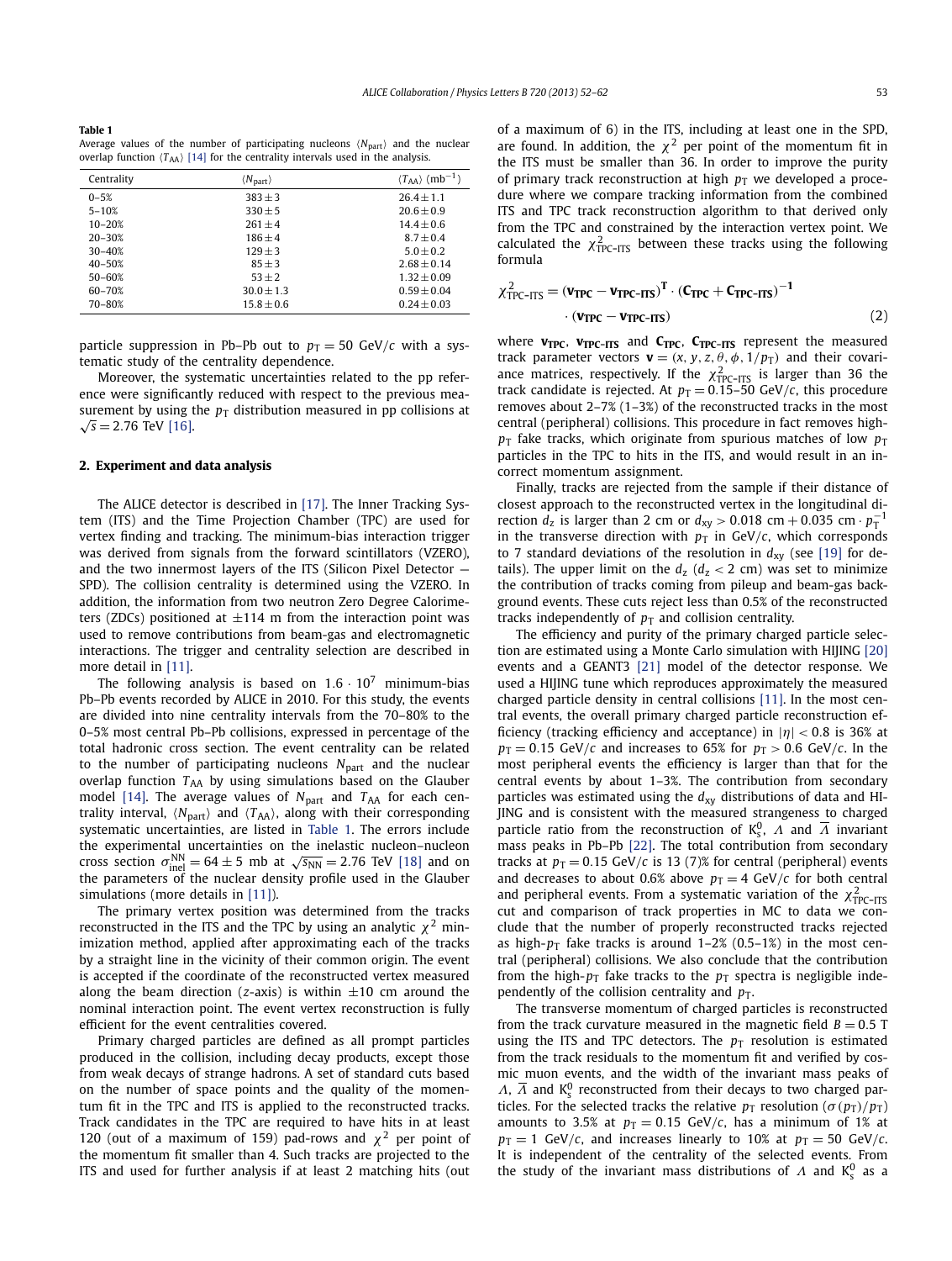### **Table 2**

Contribution to the systematic uncertainties on the  $p<sub>T</sub>$  spectra (0.15–50 GeV/*c*) for the most central and peripheral Pb–Pb collisions. Also listed are the systematic uncertainties on the pp reference (0*.*15–50 GeV*/c*) [\[16\].](#page-5-0)

| Centrality class             | $0 - 5%$      | 70-80%       |
|------------------------------|---------------|--------------|
| Centrality selection         | 0.4%          | 6.7%         |
| Event selection              | 3.2%          | 3.4%         |
| Track selection              | $4.1 - 7.3%$  | $3.6 - 6.0%$ |
| Tracking efficiency          | 5%            | 5%           |
| $p_T$ resolution correction  | < 1.8%        | $< 3\%$      |
| Material budget              | $0.9 - 1.2%$  | $0.5 - 1.7%$ |
| Particle composition         | $0.6 - 10%$   | $0.5 - 7.7%$ |
| MC generator                 | 2.5%          | 1.5%         |
| Secondary particle rejection | $< 1\%$       | $< 1\%$      |
| Total for $p_T$ spectra      | $8.2 - 13.5%$ | 10.3-13.4%   |
| Total for pp reference       | $6.3 - 18.8%$ |              |
| pp reference normalization   | 1.9%          |              |

function of  $p_T$  we estimate that the relative uncertainty on the  $p_T$  resolution is around 20%. From the mass difference between *Λ* and  $\overline{\Lambda}$  and the ratio of positively to negatively charged tracks, assuming charge symmetry at high  $p<sub>T</sub>$ , the upper limit of the systematic uncertainty of the momentum scale is estimated to be  $|\Delta(p_T)/p_T|$  < 0.005 at  $p_T = 50$  GeV/*c*. This has an effect of around 1.5% on the yield of the measured spectra at the highest  $p_T$ . To account for the finite  $p_T$  resolution, correction factors for the reconstructed  $p<sub>T</sub>$  spectra at  $p<sub>T</sub> > 10$  GeV/*c* are derived using a folding procedure. The corrections depend on collision centrality due to the change of the spectral shape and reach 4 (8)% at  $p_T = 50$  GeV/*c* in the most central (peripheral) collisions.

The systematic uncertainties on the  $p<sub>T</sub>$  spectra are summarized in Table 2. The systematic uncertainties related to centrality selection were estimated by a comparison of the  $p<sub>T</sub>$  spectra when the limits of the centrality classes are shifted by  $\pm 1\%$  (e.g. for the 70–80% centrality class, 70.7–80.8% and 69.3–79.2%), which is a relative uncertainty on the fraction of the hadronic cross section used in the Glauber fit [\[11\]](#page-5-0) to determine the centrality classes. We also varied the event and track quality selection criteria and the Monte Carlo assumptions to estimate systematic uncertainties on the  $p<sub>T</sub>$  spectra. In particular, we studied a variation of the most abundant charged particle species (pions, kaons, protons) by  $\pm 30$ % to match the measured ratios and their un-certainties [\[22\].](#page-5-0) The material budget was varied by  $\pm 7\%$  [\[23\],](#page-5-0) and the secondary yield from strangeness decays in the Monte Carlo by  $\pm 30\%$  to match the measured  $d_{xy}$  distributions. Moreover, we used a different event generator, DPMJET [\[24\],](#page-5-0) to calculate MC correction maps. The systematic uncertainties on the  $p_T$  spectra, related to the high- $p_T$  fake track rejection procedure, were estimated by varying the track matching criteria in the range  $25 < \chi^2_{TPC-ITS} < 49$ , and amount to 1–4% (1–2%) in the most central (peripheral) collisions. The total systematic uncertainties on the corrected  $p_T$  spectra depend on  $p_T$  and event centrality and amount to 8.2–13.5% (10.3–13.4%) in the most central (peripheral) collisions.

A dedicated run of the LHC to collect pp reference data at <sup>√</sup>*<sup>s</sup>* <sup>=</sup> <sup>2</sup>*.*76 TeV took place in March 2011. Data taken in this run were used to measure the charged particle  $p<sub>T</sub>$  spectrum that forms the basis of the pp reference spectrum for *R*<sub>AA</sub>. Using these data the systematic uncertainties in R<sub>AA</sub> related to the pp reference could be significantly improved (Table 2) compared to the previous publication [\[15\],](#page-5-0) allowing for an exploration of high- $p<sub>T</sub>$  particle suppression in Pb–Pb out to 50 GeV*/c*. More details about the pp reference determination can be found in [\[16\].](#page-5-0)



Fig. 1. Charged particle  $p_T$  distribution measured in Pb-Pb collisions in different centrality intervals. The spectra are scaled for better visibility. The dashed lines show the pp reference [\[16\]](#page-5-0) spectra scaled by the nuclear overlap function determined for each centrality interval [\(Table 1\)](#page-1-0) and by the Pb–Pb spectra scaling factors. The systematic and statistical uncertainties for Pb–Pb are added quadratically. The uncertainties on the pp reference are not shown.

# **3. Results**

The fully corrected  $p_T$  spectra of inclusive charged particles measured in Pb–Pb collisions at  $\sqrt{s_{NN}}$  = 2.76 TeV in nine different centrality intervals, and the scaled pp reference spectra are shown in Fig. 1. At low  $p<sub>T</sub>$ , the transverse momentum spectra differ from the pp reference. This is in agreement with the previously observed scaling behavior of the total charged particle production as a function of centrality [\[11\].](#page-5-0) A marked depletion of the spectra at high transverse momentum ( $p_T > 5$  GeV/ $c$ ) develops gradually as centrality increases, indicating strong suppression of high- $p<sub>T</sub>$  particle production in central collisions.

The nuclear modification factors for nine centrality intervals are shown in [Fig. 2.](#page-3-0) In peripheral collisions (70–80%), only moderate suppression ( $R_{AA} = 0.6-0.7$ ) and a weak  $p_T$  dependence is observed. Towards more central collisions, a pronounced minimum at about  $p_T = 6-7$  GeV/*c* develops while for  $p_T > 7$  GeV/*c* there is a significant rise of the nuclear modification factor. This rise becomes gradually less steep with increasing  $p<sub>T</sub>$ . In the most central collisions (0–5%), the yield is most suppressed,  $R_{AA} \approx 0.13$  at  $p_T = 6-7$  GeV/*c*, and  $R_{AA}$  reaches  $\approx 0.4$  with no significant  $p_T$  dependence for  $p_T > 30$  GeV/*c*.

The dependence of R<sub>AA</sub> on the collision centrality, expressed in terms of *N*part and the charged particle multiplicity density  $(dN_{ch}/d\eta)$ , are shown in [Fig. 3](#page-4-0) for different intervals of  $p_T$ . Also shown are results from PHENIX at RHIC in Au–Au collisions at  $\sqrt{s_{NN}}$  = 200 GeV [\[9\].](#page-5-0) The strongest centrality dependence is observed for particles with  $5 < p_T < 7$  GeV/*c*. At higher  $p_T$ , the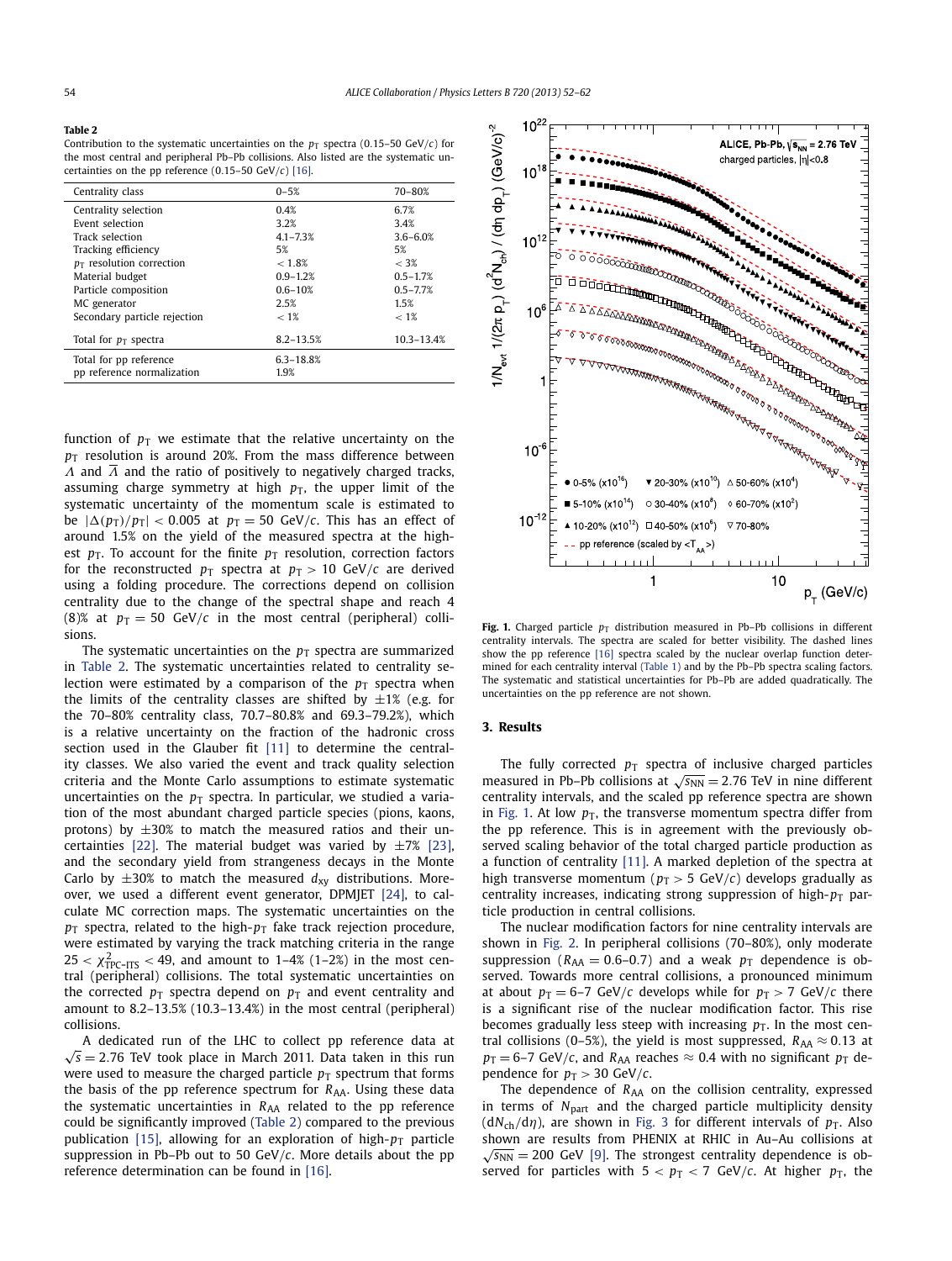<span id="page-3-0"></span>

**Fig. 2.** Nuclear modification factor  $R_{AA}$  of charged particles measured in Pb–Pb collisions in nine centrality intervals. The boxes around data points denote  $p_T$ -dependent systematic uncertainties. The systematic uncertainties on the normalization which are related to  $\langle T_{AA}\rangle$  and the normalization of the pp data are added in quadrature and shown as boxes at  $R_{AA} = 1$ .

centrality dependence weakens gradually. In comparison to results from RHIC, the LHC data in the same  $p_T$  window show a suppression which is larger by a factor of about 1.2 at all *N*part [\(Fig. 3,](#page-4-0) top panel). This implies that the shape of the *N*part dependence at RHIC and the LHC is very similar when the same  $p_T$ is compared, indicating a strong relation between collision geometry and energy loss. The overall increase of suppression at the LHC as compared to RHIC may be expected from the larger density and longer lifetime of the fireball. The suppression reaches similar values when results from RHIC are compared to results from the LHC in terms of d*N*ch*/*d*η*, as shown in [Fig. 3](#page-4-0) (bottom panel). Larger values of suppression than at RHIC are observed in central collisions at the LHC, where the charged particle multiplicity exceeds that of the most central collisions at RHIC. It should be noted that the suppression at a given centrality results from a subtle interplay between the parton  $p_T$  spectrum, the quark-to-gluon ratio, and the medium density, all of which exhibit a significant energy dependence. Further model studies are needed to evaluate their relative contributions.

The ALICE measurement of *R*<sub>AA</sub> in the most central Pb–Pb collisions (0–5%) is compared to the CMS result [\[25\]](#page-5-0) in [Fig. 4.](#page-4-0) Both measurements agree within their respective statistical and systematic uncertainties.

In [Fig. 4,](#page-4-0) the measured *R*<sub>AA</sub> for 0-5% central collisions is also compared to model calculations. All selected models use RHIC data to calibrate the medium density and were available before the preliminary version of the data reported in this Letter. All model calculations except WHDG [\[26\]](#page-5-0) use a hydrodynamical description of the medium, but different extrapolation assumptions from RHIC to LHC. A variety of energy loss formalisms is used. An increase of *R*<sub>AA</sub> due to a decrease of the relative energy loss with increasing  $p_T$  is seen for all the models.

The curves labeled WHDG, ASW, and Higher Twist (HT) are based on analytical radiative energy loss formulations that include interference effects. Of those curves, the multiple soft gluon approximation (ASW [\[27\]\)](#page-5-0) and the opacity expansion (WHDG [\[26\]\)](#page-5-0) show a larger suppression than seen in the measurement, while one of the HT curves (Chen [\[28\]\)](#page-5-0) with lower density provides a good description. The other HT (Majumder [\[29\]\)](#page-5-0) curve shows a stronger rise with  $p<sub>T</sub>$  than measured. The elastic energy loss model by Renk (elastic) [\[30\]](#page-5-0) does not rise steeply enough with  $p<sub>T</sub>$  and overshoots the data at low  $p_T$ . The YaJEM-D model [\[31\],](#page-5-0) which is based on medium-induced virtuality increases in a parton shower, shows too strong a  $p_T$ -dependence of  $R_{AA}$  due to a formation time cut-off.

A more systematic study of the energy loss formalisms, preferably with the same model(s) for the medium density is needed to rule out or confirm the various effects. Deviations of the nuclear parton distribution functions (PDFs) from a simple scaling of the nucleon PDF with mass number *A* (e.g. shadowing) are also expected to affect the nuclear modification factor. These effects are predicted to be small for  $p_T > 10$  GeV/*c* at the LHC [\[26\]](#page-5-0) and will be quantified in future p–Pb measurements.

# **4. Summary**

We have reported the measurements of charged particle  $p_T$ spectra and nuclear modification factors  $R_{AA}$  as a function of event centrality in Pb–Pb collisions at  $\sqrt{s_{NN}}$  = 2.76 TeV. The results indicate a strong suppression of charged particle production in Pb–Pb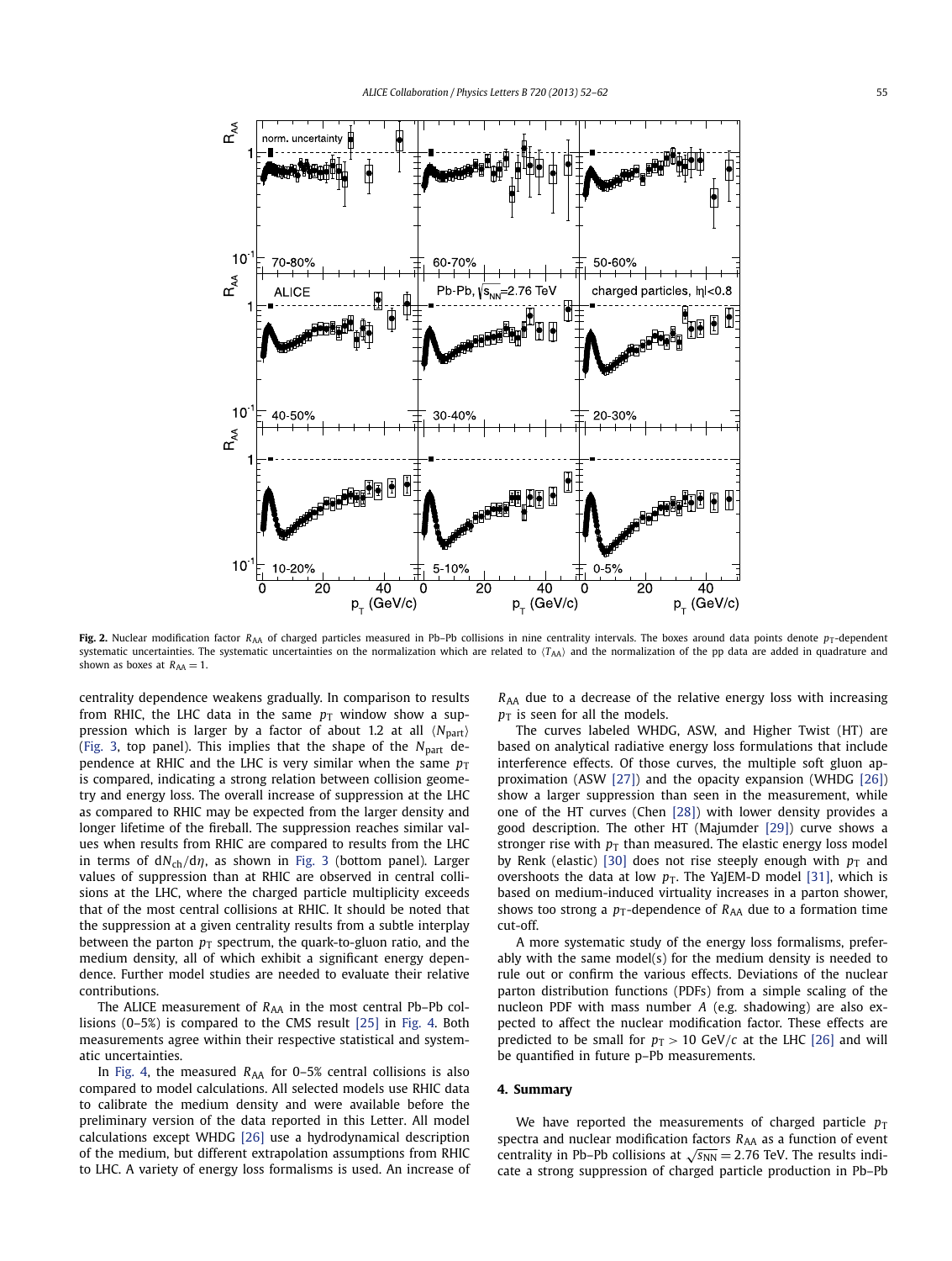<span id="page-4-0"></span>

**Fig. 3.** Nuclear modification factor  $R_{AA}$  of charged particles as a function of  $\langle N_{\text{part}} \rangle$ (top panel) and d*N*ch*/*d*η* (bottom panel) measured by ALICE in Pb–Pb collisions in different  $p_T$ -intervals, compared to PHENIX results in  $5 < p_T < 7$  GeV/ $c$  [\[9\].](#page-5-0) The boxes around the data represent the  $p_T$ -dependent uncertainties on the Pb–Pb  $p_T$ spectra. The boxes at  $R_{AA} = 1$  represent the systematic uncertainties on the pp reference in different  $p<sub>T</sub>$ -intervals ( $p<sub>T</sub>$ -interval increases from left to right, the leftmost is for PHENIX). The systematic uncertainties on the overall normalization for ALICE and PHENIX are not shown.

collisions and a characteristic centrality and  $p<sub>T</sub>$  dependence of the nuclear modification factors. In central collisions (0–5%) the yield is most strongly suppressed ( $R_{AA} \approx 0.13$ ) at  $p_T = 6-7$  GeV/*c*. Above  $p_T = 7$  GeV/*c*, there is a significant rise in the nuclear modification factor, which reaches  $R_{AA} \approx 0.4$  for  $p_T > 30$  GeV/*c*. This result is in agreement with the CMS measurement within statistical and systematic uncertainties. The suppression is weaker in peripheral collisions (70–80%) with  $R_{AA} = 0.6$ –0.7 and no strong  $p<sub>T</sub>$  dependence. The observed suppression of high- $p<sub>T</sub>$  particles in central Pb–Pb collisions provides evidence for strong parton energy loss and a large medium density at the LHC. We observe that the suppression of charged particles with  $5 < p_T < 7$  GeV/*c* reaches similar values when results from RHIC are compared to results from LHC in terms of the dN<sub>ch</sub>/dη. The measured R<sub>AA</sub> in 0-5%



Fig. 4. Nuclear modification factor R<sub>AA</sub> of charged particles measured by ALICE in the most central Pb–Pb collisions (0–5%) in comparison to results from CMS [\[25\]](#page-5-0) and model calculations [\[26–31\].](#page-5-0) The boxes around the data denote  $p_T$ -dependent systematic uncertainties. For CMS statistical and systematic uncertainties on *R*<sub>AA</sub> are added in quadrature. The systematic uncertainties on the normalization which are related to  $\langle T_{AA} \rangle$  and the normalization of the pp data are added in quadrature and shown as boxes at  $R_{AA} = 1$  (the right-most is for CMS).

central collisions is compared to model calculations. An increase of *R*AA due to a decrease of the relative energy loss with increasing  $p<sub>T</sub>$  is seen for all the models. The measurement presented here, together with measurements of particle correlations [\[32\]](#page-5-0) and measurements using jet reconstruction [\[33\],](#page-5-0) will help in understanding the mechanism of jet quenching and the properties of the medium produced in heavy-ion collisions.

# **Acknowledgements**

The ALICE Collaboration would like to thank all its engineers and technicians for their invaluable contributions to the construction of the experiment and the CERN accelerator teams for the outstanding performance of the LHC complex.

The ALICE Collaboration acknowledges the following funding agencies for their support in building and running the ALICE detector: Calouste Gulbenkian Foundation from Lisbon and Swiss Fonds Kidagan, Armenia; Conselho Nacional de Desenvolvimento Científico e Tecnológico (CNPq), Financiadora de Estudos e Projetos (FINEP), Fundação de Amparo à Pesquisa do Estado de São Paulo (FAPESP); National Natural Science Foundation of China (NSFC), the Chinese Ministry of Education (CMOE) and the Ministry of Science and Technology of China (MSTC); Ministry of Education and Youth of the Czech Republic; Danish Natural Science Research Council, the Carlsberg Foundation and the Danish National Research Foundation; The European Research Council under the European Community's Seventh Framework Programme; Helsinki Institute of Physics and the Academy of Finland; French CNRS-IN2P3, the 'Region Pays de Loire', 'Region Alsace', 'Region Auvergne' and CEA, France; German BMBF and the Helmholtz Association; General Secretariat for Research and Technology, Ministry of Development, Greece; Hungarian OTKA and National Office for Research and Technology (NKTH); Department of Atomic Energy and Department of Science and Technology of the Government of India; Istituto Nazionale di Fisica Nucleare (INFN) of Italy; MEXT Grantin-Aid for Specially Promoted Research, Japan; Joint Institute for Nuclear Research, Dubna; National Research Foundation of Korea (NRF); CONACYT, DGAPA, México, ALFA-EC and the HELEN Program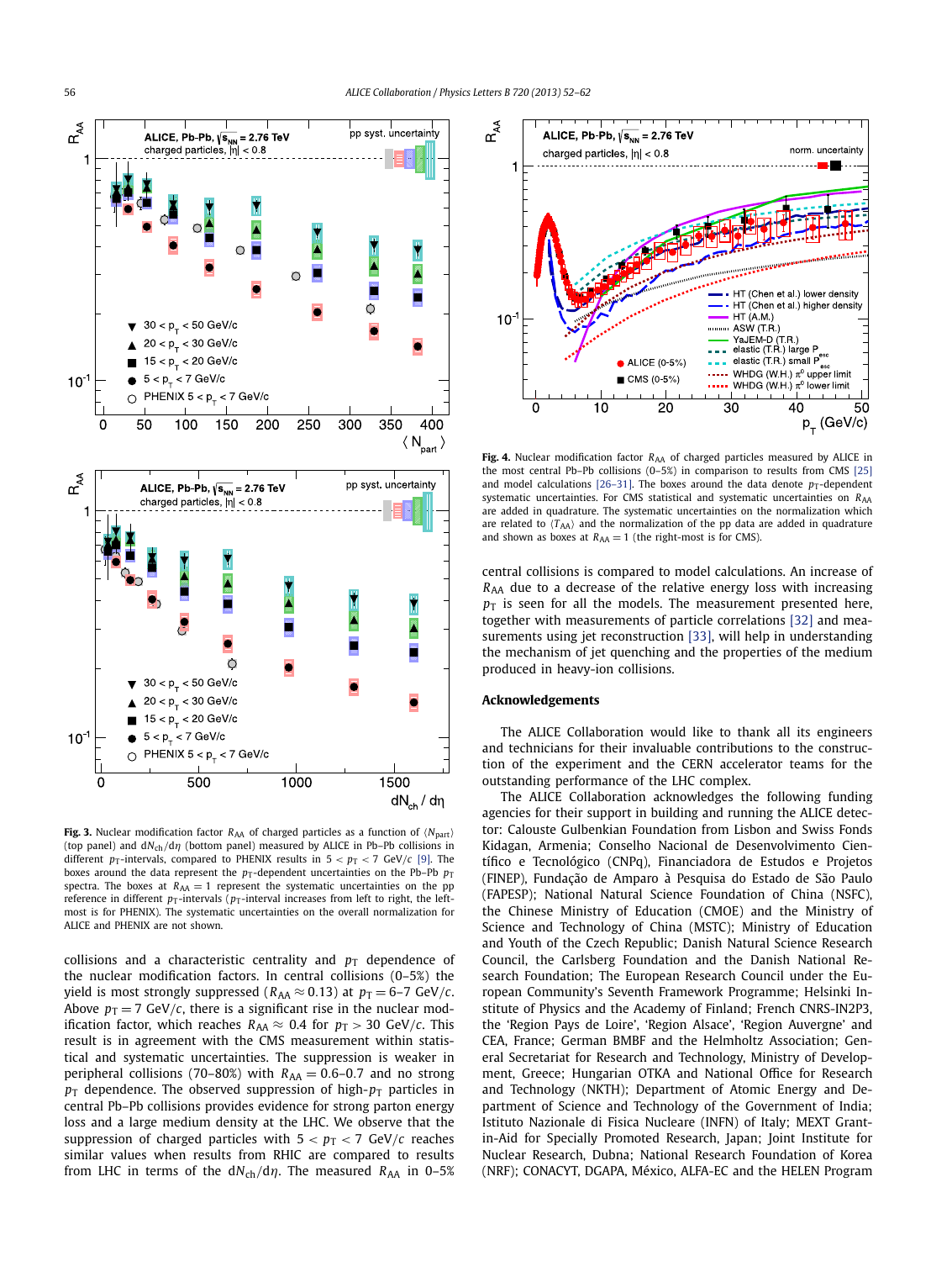<span id="page-5-0"></span>(High-Energy physics Latin-American–European Network); Stichting voor Fundamenteel Onderzoek der Materie (FOM) and the Nederlandse Organisatie voor Wetenschappelijk Onderzoek (NWO), Netherlands; Research Council of Norway (NFR); Polish Ministry of Science and Higher Education; National Authority for Scientific Research – NASR (Autoritatea Națională pentru Cercetare Științifică – ANCS); Federal Agency of Science of the Ministry of Education and Science of Russian Federation, International Science and Technology Center, Russian Academy of Sciences, Russian Federal Agency of Atomic Energy, Russian Federal Agency for Science and Innovations and CERN-INTAS; Ministry of Education of Slovakia; Department of Science and Technology, South Africa; CIEMAT, EELA, Ministerio de Educación y Ciencia of Spain, Xunta de Galicia (Consellería de Educación), CEADEN, Cubaenergía, Cuba, and IAEA (International Atomic Energy Agency); Swedish Research Council (VR) and Knut & Alice Wallenberg Foundation (KAW); Ukraine Ministry of Education and Science; United Kingdom Science and Technology Facilities Council (STFC); The United States Department of Energy, the United States National Science Foundation, the State of Texas, and the State of Ohio.

# **Open access**

This article is published Open Access at [sciencedirect.com.](http://www.sciencedirect.com) It is distributed under the terms of the Creative Commons Attribution License 3.0, which permits unrestricted use, distribution, and reproduction in any medium, provided the original authors and source are credited.

# **References**

[1] I. Arsene, et al., BRAHMS Collaboration, Nucl. Phys. A 757 (2005) 1. [2] B.B. Back, et al., PHOBOS Collaboration, Nucl. Phys. A 757 (2005) 28.

# **ALICE Collaboration**

- [3] J. Adams, et al., STAR Collaboration, Nucl. Phys. A 757 (2005) 102.
- [4] K. Adcox, et al., PHENIX Collaboration, Nucl. Phys. A 757 (2005) 184.
- [5] D. d´Enterria, Phys. Lett. B 596 (2004) 32.
- [6] K. Adcox, et al., PHENIX Collaboration, Phys. Rev. Lett. 88 (2001) 022301.
- [7] C. Adler, et al., STAR Collaboration, Phys. Rev. Lett. 89 (2002) 202301.
- [8] J. Adams, et al., STAR Collaboration, Phys. Rev. Lett. 91 (2003) 172302.
- [9] S.S. Adler, et al., PHENIX Collaboration, Phys. Rev. C 69 (2004) 034910.
- [10] A. Adare, et al., PHENIX Collaboration, Phys. Rev. Lett. 101 (2008) 232301.
- [11] K. Aamodt, et al., ALICE Collaboration, Phys. Rev. Lett. 105 (2010) 252301; K. Aamodt, et al., ALICE Collaboration, Phys. Rev. Lett. 106 (2011) 032301; B. Abelev, et al., ALICE Collaboration, in press.
- [12] K.J. Eskola, H. Honkanen, C.A. Salgado, U.A. Wiedemann, Nucl. Phys. A 747  $(2005)$  511
- [13] N. Armesto, et al., arXiv:1106.1106v1 [hep-ph].
- [14] M. Miller, K. Reygers, S. Sanders, P. Steinberg, Annu. Rev. Nucl. Part. Sci. 57 (2007) 205.
- [15] K. Aamodt, et al., ALICE Collaboration, Phys. Lett. B 696 (2011) 30.
- [16] K. Aamodt, et al., ALICE Collaboration, in press.
- [17] K. Aamodt, et al., ALICE Collaboration, JINST 3 (2008) S08002.
- [18] K. Nakamura, et al., Particle Data Group, J. Phys. G 37 (2010) 075021.
- [19] B. Abelev, et al., ALICE Collaboration, JHEP 1201 (2012) 128.
- [20] X.-N. Wang, M. Gyulassy, Phys. Rev. D 44 (1991) 3501;
- W.-T. Deng, X.-N. Wang, R. Xu, Phys. Rev. C 83 (2011) 014915. R. Brun, et al., CERN Program Library Long Write-up, W5013, GEANT Detector
- Description and Simulation Tool, 1994. [22] M. Floris, et al., ALICE Collaboration, J. Phys. G: Nucl. Part. Phys. 38 (2011) 124025.
- [23] K. Koch, et al., ALICE Collaboration, Nucl. Phys. A 855 (2011) 281.
- [24] S. Roesler, R. Engel, J. Ranft, arXiv:hep-ph/0012252.
- [25] S. Chatrchyan, et al., CMS Collaboration, Eur. Phys. J. C 72 (2012) 1945.
- [26] W.A. Horowitz, M. Gyulassy, Nucl. Phys. A 872 (2011) 265.
- [27] C.A. Salgado, U.A. Wiedemann, Phys. Rev. D 68 (2003) 014008.
- [28] X.-F. Chen, T. Hirano, E. Wang, X.-N. Wang, H. Zang, Phys. Rev. C 84 (2011) 034902.
- [29] A. Majumder, B. Muller, Phys. Rev. Lett. 105 (2010) 252002.
- [30] T. Renk, H. Holopainen, R. Paatelainen, K.J. Eskola, Phys. Rev. C 84 (2011) 014906.
- [31] T. Renk, Phys. Rev. C 83 (2011) 024908.
- [32] K. Aamodt, et al., ALICE Collaboration, Phys. Rev. Lett. 108 (2012) 092301.
- [33] B. Abelev, et al., ALICE Collaboration, JHEP 1203 (2012) 053.

B. Abelev $^{68}$  $^{68}$  $^{68}$ , J. Adam $^{34}$  $^{34}$  $^{34}$ , D. Adamová $^{73}$ , A.M. Adare $^{120}$ , M.M. Aggarwal $^{77}$ , G. Aglieri Rinella $^{30}$ , A.G. Agocs  $^{60}$  $^{60}$  $^{60}$ , A. Agostinelli  $^{19}$ , S. Aguilar Salazar  $^{56}$ , Z. Ahammed  $^{116}$ , N. Ahmad  $^{14}$ , A. Ahmad Masoodi  $^{14}$ , S.A. Ahn  $^{62}$ , S.U. Ahn  $^{37}$ , A. Akindinov  $^{46}$ , D. Aleksandrov  $^{88}$ , B. Alessandro  $^{94}$ , R. Alfaro Molina  $^{56}$ , A. Alici [97](#page-9-0)*,*[10,](#page-8-0) A. Alkin [2](#page-8-0), E. Almaráz Aviña [56](#page-9-0), J. Alme [32,](#page-8-0) T. Alt [36,](#page-8-0) V. Altini [28,](#page-8-0) S. Altinpinar [15](#page-8-0), I. Altsybeev  $^{117}$  $^{117}$  $^{117}$ , C. Andrei  $^{70}$ , A. Andronic  $^{85}$ , V. Anguelov  $^{82}$ , J. Anielski  $^{54}$  $^{54}$  $^{54}$ , C. Anson  $^{16}$ , T. Antičić  $^{86},$ F. Antinori <sup>93</sup>, P. Antonioli <sup>[97](#page-9-0)</sup>, L. Aphecetche <sup>102</sup>, H. Appelshäuser <sup>[52](#page-9-0)</sup>, N. Arbor <sup>64</sup>, S. Arcelli <sup>19</sup>, A. Arend <sup>52</sup>, N. Armesto  $^{13}$ , R. Arnaldi  $^{94}$ , T. Aronsson  $^{120}$ , I.C. Arsene  $^{85}$ , M. Arslandok  $^{52}$ , A. Asryan  $^{117}$ , A. Augustinus [30](#page-8-0), R. Averbeck [85,](#page-9-0) T.C. Awes [74,](#page-9-0) J. Äystö [38](#page-8-0), M.D. Azmi [14](#page-8-0)*,*[79,](#page-9-0) M. Bach [36,](#page-8-0) A. Badalà [99](#page-9-0), Y.W. Baek [63](#page-9-0)*,*[37,](#page-8-0) R. Bailhache [52,](#page-9-0) R. Bala [94,](#page-9-0) R. Baldini Ferroli [10,](#page-8-0) A. Baldisseri [12,](#page-8-0) A. Baldit [63,](#page-9-0) F. Baltasar Dos Santos Pedrosa $^{30}$  $^{30}$  $^{30}$ , J. Bán $^{47}$  $^{47}$  $^{47}$ , R.C. Baral $^{48}$ , R. Barbera $^{25}$ , F. Barile $^{28}$  $^{28}$  $^{28}$ , G.G. Barnaföldi $^{60}$ , L.S. Barnby  $^{90}$ , V. Barret  $^{63}$ , J. Bartke  $^{104}$ , M. Basile  $^{19}$ , N. Bastid  $^{63}$ , S. Basu  $^{116}$ , B. Bathen  $^{54}$ , G. Batigne  $^{102}$ , B. Batyunya <sup>59</sup>, C. Baumann <sup>52</sup>, I.G. Bearden <sup>71</sup>, H. Beck <sup>52</sup>, N.K. Behera <sup>40</sup>, I. Belikov <sup>58</sup>, F. Bellini <sup>19</sup>, R. Bellwied  $^{110}$ , E. Belmont-Moreno  $^{56}$  $^{56}$  $^{56}$ , G. Bencedi  $^{60}$ , S. Beole  $^{23}$ , I. Berceanu  $^{70}$ , A. Bercuci  $^{70}$ , Y. Berdnikov <sup>75</sup>, D. Berenyi <sup>60</sup>, A.A.E. Bergognon <sup>102</sup>, D. Berzano <sup>94</sup>, L. Betev <sup>30</sup>, A. Bhasin <sup>80</sup>, A.K. Bhati <sup>[77](#page-9-0)</sup>, J. Bhom  $^{114}$ , L. Bianchi  $^{23}$ , N. Bianchi  $^{65}$ , C. Bianchin  $^{20}$ , J. Bielčík  $^{34}$ , J. Bielčíková  $^{73}$ , A. Bilandzic  $^{71}$ , S. Bjelogrlic  $^{45}$ , F. Blanco  $^8$ , F. Blanco  $^{110}$ , D. Blau  $^{88}$  $^{88}$  $^{88}$ , C. Blume  $^{52}$  $^{52}$  $^{52}$ , M. Boccioli  $^{30}$ , N. Bock  $^{16}$ , S. Böttger  $^{51}$ , A. Bogdanov  $^{69}$ , H. Bøggild  $^{71}$ , M. Bogolyubsky  $^{43}$  $^{43}$  $^{43}$ , L. Boldizsár  $^{60}$ , M. Bombara  $^{35}$ , J. Book  $^{52}$  $^{52}$  $^{52}$ , H. Borel  $^{12}$ , A. Borissov [119,](#page-9-0) S. Bose [89,](#page-9-0) F. Bossú [79](#page-9-0)*,*[23,](#page-8-0) M. Botje [72,](#page-9-0) E. Botta [23,](#page-8-0) B. Boyer [42,](#page-8-0) E. Braidot [67,](#page-9-0) P. Braun-Munzinger <sup>85</sup>, M. Bregant <sup>102</sup>, T. Breitner <sup>[51](#page-9-0)</sup>, T.A. Browning <sup>83</sup>, M. Broz <sup>33</sup>, R. Brun <sup>30</sup>, E. Bruna [23](#page-8-0)*,*[94,](#page-9-0) G.E. Bruno [28,](#page-8-0) D. Budnikov [87,](#page-9-0) H. Buesching [52,](#page-9-0) S. Bufalino [23](#page-8-0)*,*[94,](#page-9-0) O. Busch [82,](#page-9-0) Z. Buthelezi [79,](#page-9-0) D. Caballero Orduna [120,](#page-9-0) D. Caffarri [20](#page-8-0)*,*[93,](#page-9-0) X. Cai [5,](#page-8-0) H. Caines [120,](#page-9-0) E. Calvo Villar [91,](#page-9-0) P. Camerini [21,](#page-8-0) V. Canoa Roman  $^9$ , G. Cara Romeo  $^{97}$ , F. Carena  $^{30}$ , W. Carena  $^{30}$ , N. Carlin Filho  $^{107}$ , F. Carminati  $^{30}$ , A. Casanova Díaz<sup>65</sup>, J. Castillo Castellanos<sup>12</sup>, J.F. Castillo Hernandez<sup>[85](#page-9-0)</sup>, E.A.R. Casula<sup>22</sup>, V. Catanescu<sup>70</sup>,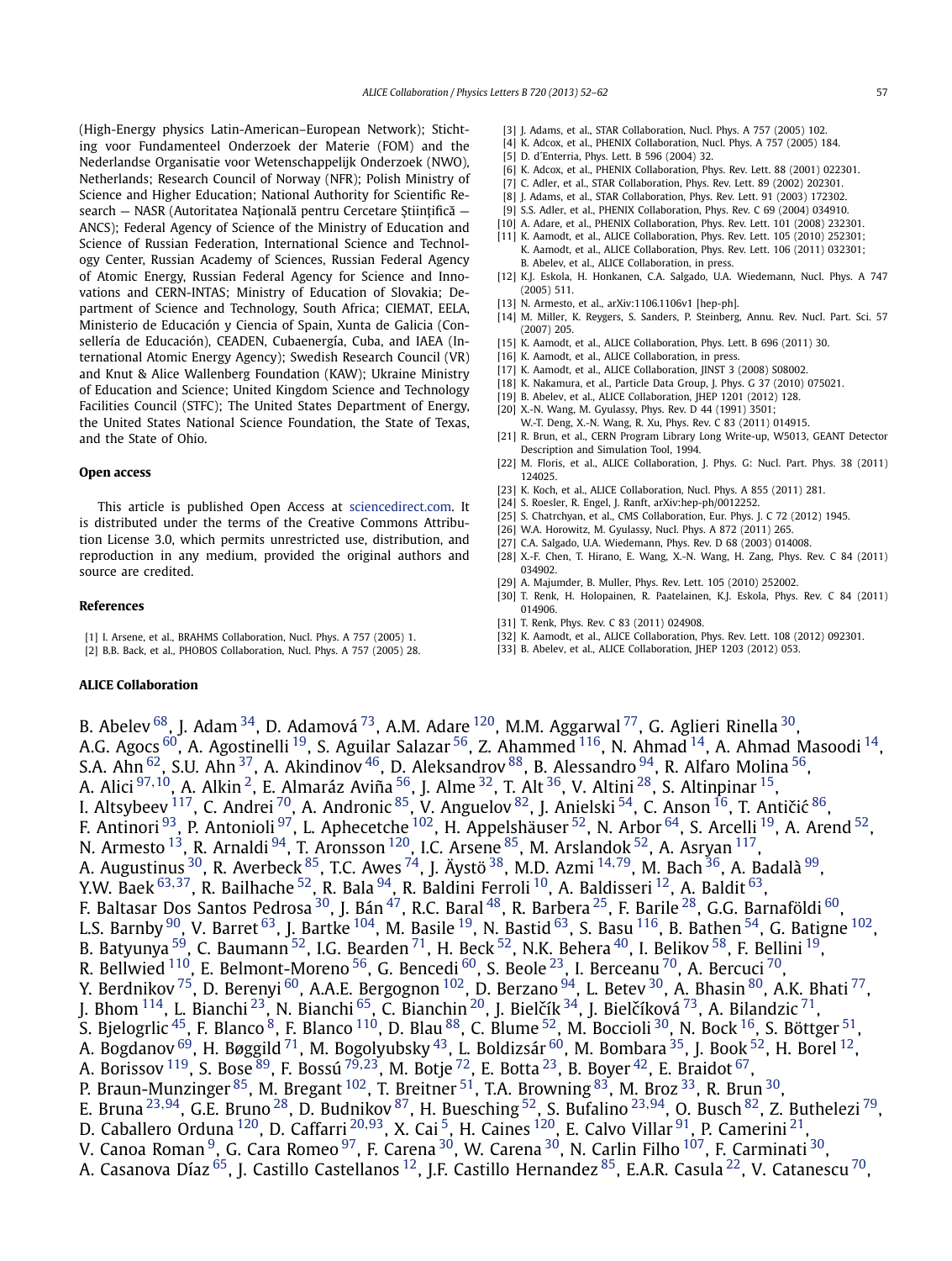C. Cavicchioli [30,](#page-8-0) C. Ceballos Sanchez [7,](#page-8-0) J. Cepila [34,](#page-8-0) P. Cerello [94,](#page-9-0) B. Chang [38](#page-8-0)*,*[123,](#page-9-0) S. Chapeland [30,](#page-8-0) J.L. Charvet [12,](#page-8-0) S. Chattopadhyay [116,](#page-9-0) S. Chattopadhyay [89,](#page-9-0) I. Chawla [77,](#page-9-0) M. Cherney [76,](#page-9-0) C. Cheshkov [30](#page-8-0)*,*[109,](#page-9-0) B. Cheynis <sup>[109](#page-9-0)</sup>, V. Chibante Barroso <sup>30</sup>, D.D. Chinellato <sup>108</sup>, P. Chochula <sup>30</sup>, M. Chojnacki <sup>45</sup>, S. Choudhury  $^{116}$ , P. Christakoglou  $^{72}$ , C.H. Christensen  $^{71}$ , P. Christiansen  $^{29}$ , T. Chujo  $^{114}$ , S.U. Chung  $^{84}$ , C. Cicalo [96,](#page-9-0) L. Cifarelli [19](#page-8-0)*,*[30](#page-8-0)*,*[10,](#page-8-0) F. Cindolo [97,](#page-9-0) J. Cleymans [79,](#page-9-0) F. Coccetti [10,](#page-8-0) F. Colamaria [28,](#page-8-0) D. Colella [28,](#page-8-0) G. Conesa Balbastre $^{64}$ , Z. Conesa del Valle $^{30}$ , P. Constantin $^{82}$ , G. Contin $^{21}$ , J.G. Contreras $^9$  $^9$ , T.M. Cormier  $^{119}$ , Y. Corrales Morales  $^{23}$  $^{23}$  $^{23}$ , P. Cortese  $^{27}$ , I. Cortés Maldonado [1,](#page-8-0) M.R. Cosentino  $^{67}$ , F. Costa  $^{30}$ , M.E. Cotallo [8,](#page-8-0) E. Crescio [9](#page-8-0), P. Crochet [63,](#page-9-0) E. Cruz Alaniz [56,](#page-9-0) E. Cuautle [55,](#page-9-0) L. Cunqueiro [65,](#page-9-0) A. Dainese [20](#page-8-0)*,*[93](#page-9-0), H.H. Dalsgaard  $^{71}$  $^{71}$  $^{71}$ , A. Danu  $^{50}$ , D. Das  $^{89}$  $^{89}$  $^{89}$ , I. Das  $^{42}$ , K. Das  $^{89}$ , A. Dash  $^{108}$ , S. Dash  $^{40}$ , S. De  $^{116}$ , G.O.V. de Barros [107,](#page-9-0) A. De Caro [26](#page-8-0)*,*[10,](#page-8-0) G. de Cataldo [98](#page-9-0), J. de Cuveland [36,](#page-8-0) A. De Falco [22,](#page-8-0) D. De Gruttola [26](#page-8-0), H. Delagrange  $^{102}$ , A. Deloff  $^{100}$ , V. Demanov  $^{87}$ , N. De Marco  $^{94}$ , E. Dénes  $^{60}$  $^{60}$  $^{60}$ , S. De Pasquale  $^{26},$ A. Deppman  $^{107}$  $^{107}$  $^{107}$ , G. D Erasmo  $^{28}$ , R. de Rooij  $^{45}$ , M.A. Diaz Corchero  $^8$ , D. Di Bari  $^{28}$ , T. Dietel  $^{54}$ , C. Di Giglio [28,](#page-8-0) S. Di Liberto [95,](#page-9-0) A. Di Mauro [30,](#page-8-0) P. Di Nezza [65,](#page-9-0) R. Divià [30](#page-8-0), Ø. Djuvsland [15,](#page-8-0) A. Dobrin [119](#page-9-0)*,*[29,](#page-8-0) T. Dobrowolski  $^{100}$  $^{100}$  $^{100}$ , I. Domínguez  $^{55}$ , B. Dönigus  $^{85}$ , O. Dordic  $^{18}$ , O. Driga  $^{102}$ , A.K. Dubey  $^{116}$  $^{116}$  $^{116}$ , A. Dubla  $^{45}$ , L. Ducroux <sup>[109](#page-9-0)</sup>, P. Dupieux <sup>63</sup>, M.R. Dutta Majumdar <sup>116</sup>, A.K. Dutta Majumdar <sup>89</sup>, D. Elia <sup>98</sup>, D. Emschermann [54,](#page-9-0) H. Engel [51](#page-9-0), B. Erazmus [30](#page-8-0)*,*[102,](#page-9-0) H.A. Erdal [32,](#page-8-0) B. Espagnon [42](#page-8-0), M. Estienne [102,](#page-9-0) S. Esumi [114,](#page-9-0) D. Evans [90,](#page-9-0) G. Eyyubova [18,](#page-8-0) D. Fabris [20](#page-8-0)*,*[93,](#page-9-0) J. Faivre [64](#page-9-0), D. Falchieri [19,](#page-8-0) A. Fantoni [65,](#page-9-0) M. Fasel  $^{85}$ , R. Fearick  $^{79}$  $^{79}$  $^{79}$ , A. Fedunov  $^{59}$  $^{59}$  $^{59}$ , D. Fehlker  $^{15}$  $^{15}$  $^{15}$ , L. Feldkamp  $^{54}$ , D. Felea  $^{50}$ , B. Fenton-Olsen  $^{67},$  $^{67},$  $^{67},$ G. Feofilov  $^{117}$ , A. Fernández Téllez  $^1$ , A. Ferretti  $^{23}$ , R. Ferretti  $^{27}$  $^{27}$  $^{27}$ , A. Festanti  $^{20}$ , J. Figiel  $^{104},$ M.A.S. Figueredo  $^{107}$  $^{107}$  $^{107}$ , S. Filchagin  $^{87}$ , D. Finogeev  $^{44}$  $^{44}$  $^{44}$ , F.M. Fionda  $^{28}$ , E.M. Fiore  $^{28}$ , M. Floris  $^{30}$ , S. Foertsch  $^{79}$ , P. Foka [85,](#page-9-0) S. Fokin [88,](#page-9-0) E. Fragiacomo [92,](#page-9-0) A. Francescon [30](#page-8-0)*,*[20,](#page-8-0) U. Frankenfeld [85,](#page-9-0) U. Fuchs [30,](#page-8-0) C. Furget [64,](#page-9-0) M. Fusco Girard <sup>26</sup>, J.J. Gaardhøje <sup>[71](#page-9-0)</sup>, M. Gagliardi <sup>23</sup>, A. Gago <sup>91</sup>, M. Gallio <sup>23</sup>, D.R. Gangadharan <sup>16</sup>, P. Ganoti  $^{74}$  $^{74}$  $^{74}$ , C. Garabatos  $^{85}$ , E. Garcia-Solis  $^{11}$ , I. Garishvili  $^{68}$ , J. Gerhard  $^{36}$  $^{36}$  $^{36}$ , M. Germain  $^{102}$  $^{102}$  $^{102}$ , C. Geuna  $^{12}$ , A. Gheata [30,](#page-8-0) M. Gheata [50](#page-9-0)*,*[30,](#page-8-0) B. Ghidini [28,](#page-8-0) P. Ghosh [116,](#page-9-0) P. Gianotti [65,](#page-9-0) M.R. Girard [118,](#page-9-0) P. Giubellino [30,](#page-8-0) E. Gladysz-Dziadus [104,](#page-9-0) P. Glässel [82,](#page-9-0) R. Gomez [106](#page-9-0)*,*[9,](#page-8-0) E.G. Ferreiro [13,](#page-8-0) L.H. González-Trueba [56,](#page-9-0) P. González-Zamora <sup>8</sup>, S. Gorbunov <sup>36</sup>, A. Goswami <sup>81</sup>, S. Gotovac <sup>103</sup>, V. Grabski <sup>56</sup>, L.K. Graczykowski <sup>118</sup>, R. Grajcarek <sup>82</sup>, A. Grelli <sup>45</sup>, C. Grigoras <sup>30</sup>, A. Grigoras <sup>30</sup>, V. Grigoriev <sup>69</sup>, A. Grigoryan <sup>121</sup>, S. Grigoryan <sup>59</sup>, B. Grinyov <sup>2</sup>, N. Grion  $^{92}$  $^{92}$  $^{92}$ , P. Gros  $^{29}$ , J.F. Grosse-Oetringhaus  $^{30}$ , J.-Y. Grossiord  $^{109}$ , R. Grosso  $^{30}$ , F. Guber  $^{44}$ , R. Guernane  $^{64}$ , C. Guerra Gutierrez  $^{91}$ , B. Guerzoni  $^{19}$ , M. Guilbaud  $^{109}$ , K. Gulbrandsen  $^{71}$ , T. Gunji  $^{113}$  $^{113}$  $^{113}$ , A. Gupta  $^{80}$ , R. Gupta  $^{80}$ , H. Gutbrod  $^{85}$  $^{85}$  $^{85}$ , Ø. Haaland  $^{15}$  $^{15}$  $^{15}$ , C. Hadjidakis  $^{42}$ , M. Haiduc  $^{50}$ , H. Hamagaki  $^{113}$ , G. Hamar  $^{60}$ , B.H. Han  $^{17}$  $^{17}$  $^{17}$ , L.D. Hanratty  $^{90}$ , A. Hansen  $^{71}$ , Z. Harmanová-Tóthová  $^{35}$ , J.W. Harris  $^{120}$ , M. Hartig <sup>52</sup>, D. Hasegan <sup>50</sup>, D. Hatzifotiadou <sup>97</sup>, A. Hayrapetyan <sup>[30](#page-8-0),121</sup>, S.T. Heckel <sup>[52](#page-9-0)</sup>, M. Heide <sup>54</sup>, H. Helstrup  $^{32}$ , A. Herghelegiu  $^{70}$ , G. Herrera Corral  $^{9}$ , N. Herrmann  $^{82}$ , B.A. Hess  $^{115}$ , K.F. Hetland  $^{32}$ , B. Hicks  $^{120}$ , P.T. Hille  $^{120}$ , B. Hippolyte  $^{58}$ , T. Horaguchi  $^{114}$  $^{114}$  $^{114}$ , Y. Hori  $^{113}$ , P. Hristov  $^{30}$ , I. Hřivnáčová  $^{42}$ , M. Huang  $^{15}$ , T.J. Humanic  $^{16}$ , D.S. Hwang  $^{17}$ , R. Ichou  $^{63}$ , R. Ilkaev  $^{87}$ , I. Ilkiv  $^{100}$ , M. Inaba  $^{114}$ , E. Incani  $^{22}$ , P.G. Innocenti  $^{30}$ , G.M. Innocenti  $^{23}$ , M. Ippolitov  $^{88}$ , M. Irfan  $^{14}$ , C. Ivan  $^{85}$ , V. Ivanov  $^{75}$  $^{75}$  $^{75}$ , A. Ivanov  $^{117}$ , M. Ivanov <sup>85</sup>, O. Ivanytskyi <sup>2</sup>, P.M. Jacobs <sup>67</sup>, H.J. Jang <sup>62</sup>, M.A. Janik <sup>118</sup>, R. Janik <sup>33</sup>, P.H.S.Y. Jayarathna <sup>110</sup>, S. Jena  $^{40}$  $^{40}$  $^{40}$ , D.M. Jha  $^{119}$ , R.T. Jimenez Bustamante  $^{55}$ , L. Jirden  $^{30}$ , P.G. Jones  $^{90}$ , H. Jung  $^{37}$ , A. Jusko  $^{90}$ , A.B. Kaidalov <sup>46</sup>, V. Kakoyan <sup>121</sup>, S. Kalcher <sup>36</sup>, P. Kaliňák <sup>47</sup>, T. Kalliokoski <sup>38</sup>, A. Kalweit <sup>[53](#page-9-0),30</sup>, J.H. Kang <sup>123</sup>, V. Kaplin [69,](#page-9-0) A. Karasu Uysal [30](#page-8-0)*,*[122,](#page-9-0) O. Karavichev [44](#page-8-0), T. Karavicheva [44](#page-8-0), E. Karpechev [44,](#page-8-0) A. Kazantsev [88,](#page-9-0) U. Kebschull  $^{51}$ , R. Keidel  $^{124}$ , M.M. Khan  $^{14}$ , S.A. Khan  $^{116}$ , P. Khan  $^{89}$ , A. Khanzadeev  $^{75}$ , Y. Kharlov  $^{43}$ , B. Kileng  $^{32}$  $^{32}$  $^{32}$ , M. Kim  $^{123}$ , D.W. Kim  $^{37}$ , J.H. Kim  $^{17}$ , J.S. Kim  $^{37}$ , M. Kim  $^{37}$ , S. Kim  $^{17}$ , D.J. Kim  $^{38}$ , B. Kim  $^{123}$ , T. Kim  $^{123}$ , S. Kirsch  $^{36}$ , I. Kisel  $^{36}$ , S. Kiselev  $^{46}$ , A. Kisiel  $^{118}$ , J.L. Klay  $^4$ , J. Klein  $^{82}$ , C. Klein-Bösing  $^{54}$ , M. Kliemant <sup>52</sup>, A. Kluge <sup>[30](#page-8-0)</sup>, M.L. Knichel <sup>85</sup>, A.G. Knospe <sup>105</sup>, K. Koch <sup>82</sup>, M.K. Köhler <sup>85</sup>, T. Kollegger <sup>36</sup>, A. Kolojvari <sup>117</sup>, V. Kondratiev <sup>117</sup>, N. Kondratyeva <sup>[69](#page-9-0)</sup>, A. Konevskikh <sup>44</sup>, A. Korneev <sup>87</sup>, R. Kour <sup>90</sup>, M. Kowalski  $^{104}$ , S. Kox  $^{64}$ , G. Koyithatta Meethaleveedu  $^{40}$ , J. Kral  $^{38}$ , I. Králik  $^{47}$ , F. Kramer  $^{52}$ , I. Kraus  $^{85}$ , T. Krawutschke [82](#page-9-0)*,*[31,](#page-8-0) M. Krelina [34,](#page-8-0) M. Kretz [36](#page-8-0), M. Krivda [90](#page-9-0)*,*[47,](#page-9-0) F. Krizek [38,](#page-8-0) M. Krus [34,](#page-8-0) E. Kryshen [75](#page-9-0), M. Krzewicki <sup>85</sup>, Y. Kucheriaev <sup>88</sup>, T. Kugathasan <sup>30</sup>, C. Kuhn <sup>58</sup>, P.G. Kuijer <sup>72</sup>, I. Kulakov <sup>52</sup>, J. Kumar <sup>40</sup>, P. Kurashvili <sup>100</sup>, A. Kurepin <sup>44</sup>, A.B. Kurepin <sup>44</sup>, A. Kuryakin <sup>87</sup>, S. Kushpil <sup>[73](#page-9-0)</sup>, V. Kushpil <sup>73</sup>, H. Kvaerno <sup>18</sup>, M.J. Kweon $^{82}$ , Y. Kwon $^{123}$  $^{123}$  $^{123}$ , P. Ladrón de Guevara $^{55}$ , I. Lakomov $^{42}$ , R. Langoy $^{15}$ , S.L. La Pointe $^{45}$ , C. Lara  $^{51}$ , A. Lardeux  $^{102}$ , P. La Rocca  $^{25}$ , R. Lea  $^{21}$ , Y. Le Bornec  $^{42}$ , M. Lechman  $^{30}$ , K.S. Lee  $^{37}$  $^{37}$  $^{37}$ , S.C. Lee  $^{37}$ , G.R. Lee  $^{90}$ , F. Lefèvre  $^{102}$ , J. Lehnert  $^{52}$ , M. Lenhardt  $^{85}$ , V. Lenti  $^{98}$ , H. León  $^{56}$ , M. Leoncino  $^{94}$ ,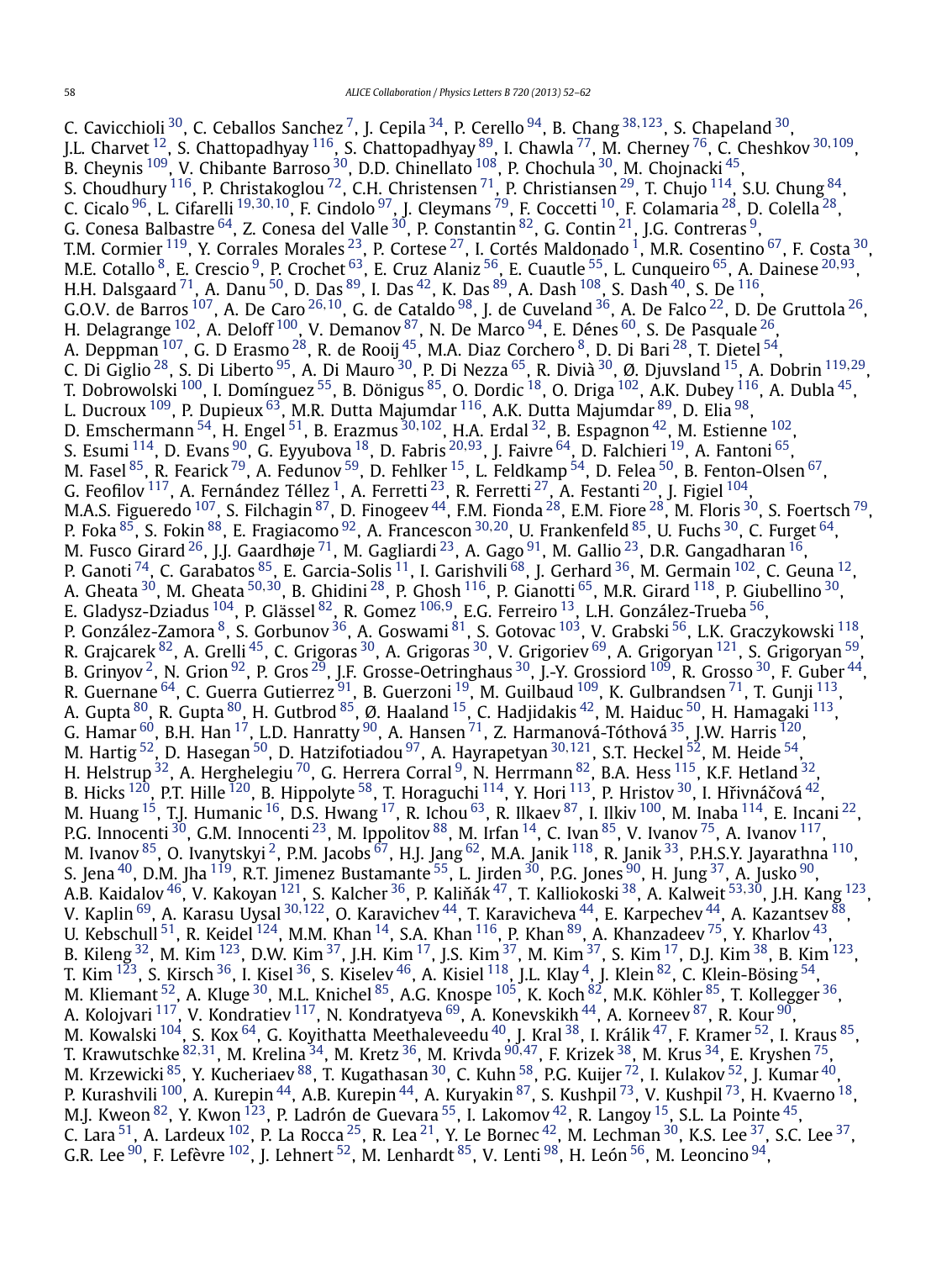I. León Monzón $^{106}$ , H. León Vargas $^{52}$ , P. Lévai $^{60}$ , J. Lien $^{15}$ , R. Lietava $^{90}$ , S. Lindal $^{18}$ , V. Lindenstruth $^{36}$ , C. Lippmann [85](#page-9-0)*,*[30,](#page-8-0) M.A. Lisa [16,](#page-8-0) L. Liu [15,](#page-8-0) V.R. Loggins [119,](#page-9-0) V. Loginov [69,](#page-9-0) S. Lohn [30,](#page-8-0) D. Lohner [82,](#page-9-0) C. Loizides  $^{67}$ , K.K. Loo $^{38}$ , X. Lopez  $^{63}$  $^{63}$  $^{63}$ , E. López Torres  $^7$ , G. Løvhøiden  $^{18}$ , X.-G. Lu $^{82}$ , P. Luettig  $^{52}$  $^{52}$  $^{52}$ , M. Lunardon  $^{20}$ , J. Luo  $^5$ , G. Luparello  $^{45}$ , L. Luquin  $^{102}$ , C. Luzzi  $^{30}$ , R. Ma  $^{120}$ , K. Ma  $^5$ , D.M. Madagodahettige-Don<sup>110</sup>, A. Maevskaya<sup>44</sup>, M. Mager <sup>[53](#page-9-0),[30](#page-8-0)</sup>, D.P. Mahapatra<sup>48</sup>, A. Maire <sup>82</sup>, M. Malaev <sup>75</sup>, I. Maldonado Cervantes <sup>55</sup>, L. Malinina <sup>[59](#page-9-0),[i](#page-10-0)</sup>, D. Mal'Kevich <sup>46</sup>, P. Malzacher <sup>85</sup>, A. Mamonov [87,](#page-9-0) L. Mangotra [80,](#page-9-0) V. Manko [88](#page-9-0), F. Manso [63,](#page-9-0) V. Manzari [98,](#page-9-0) Y. Mao [5,](#page-8-0) M. Marchisone [63](#page-9-0)*,*[23,](#page-8-0) J. Mareš [49,](#page-9-0) G.V. Margagliotti [21](#page-8-0)*,*[92,](#page-9-0) A. Margotti [97,](#page-9-0) A. Marín [85,](#page-9-0) C.A. Marin Tobon [30,](#page-8-0) C. Markert [105,](#page-9-0) I. Martashvili  $^{112}$ , P. Martinengo  $^{30}$ , M.I. Martínez  $^1$ , A. Martínez Davalos  $^{56}$ , G. Martínez García  $^{102}$ , Y. Martynov <sup>[2](#page-8-0)</sup>, A. Mas <sup>102</sup>, S. Masciocchi <sup>[85](#page-9-0)</sup>, M. Masera <sup>23</sup>, A. Masoni <sup>96</sup>, L. Massacrier <sup>102</sup>, A. Mastroserio [28,](#page-8-0) Z.L. Matthews [90,](#page-9-0) A. Matyja [104](#page-9-0)*,*[102,](#page-9-0) C. Mayer [104,](#page-9-0) J. Mazer [112,](#page-9-0) M.A. Mazzoni [95,](#page-9-0) F. Meddi  $^{24}$ , A. Menchaca-Rocha  $^{56}$ , J. Mercado Pérez  $^{82}$ , M. Meres  $^{33}$ , Y. Miake  $^{114}$ , L. Milano  $^{23}$ , J. Milosevic [18](#page-8-0)*,*[ii,](#page-10-0) A. Mischke [45,](#page-9-0) A.N. Mishra [81,](#page-9-0) D. Miskowiec ´ [85](#page-9-0)*,*[30,](#page-8-0) C. Mitu [50,](#page-9-0) J. Mlynarz [119,](#page-9-0) B. Mohanty <sup>116</sup>, L. Molnar <sup>[60](#page-9-0),30</sup>, L. Montaño Zetina <sup>9</sup>, M. Monteno <sup>94</sup>, E. Montes <sup>8</sup>, T. Moon <sup>123</sup>, M. Morando <sup>20</sup>, D.A. Moreira De Godoy <sup>107</sup>, S. Moretto <sup>20</sup>, A. Morsch <sup>30</sup>, V. Muccifora <sup>65</sup>, E. Mudnic <sup>103</sup>, S. Muhuri  $^{116}$ , M. Mukherjee  $^{116}$ , H. Müller  $^{30}$ , M.G. Munhoz  $^{107}$ , L. Musa  $^{30}$ , A. Musso  $^{94}$ , B.K. Nandi  $^{40}$ , R. Nania  $^{97}$ , E. Nappi  $^{98}$ , C. Nattrass  $^{112}$ , N.P. Naumov  $^{87}$  $^{87}$  $^{87}$ , S. Navin  $^{90}$  $^{90}$  $^{90}$ , T.K. Nayak  $^{116}$ , S. Nazarenko  $^{87}$ , G. Nazarov [87,](#page-9-0) A. Nedosekin [46,](#page-9-0) M. Nicassio [28,](#page-8-0) M. Niculescu [50](#page-9-0)*,*[30,](#page-8-0) B.S. Nielsen [71,](#page-9-0) T. Niida [114,](#page-9-0) S. Nikolaev [88,](#page-9-0) V. Nikolic [86,](#page-9-0) S. Nikulin [88](#page-9-0), V. Nikulin [75,](#page-9-0) B.S. Nilsen [76,](#page-9-0) M.S. Nilsson [18,](#page-8-0) F. Noferini [97](#page-9-0)*,*[10,](#page-8-0) P. Nomokonov <sup>59</sup>, G. Nooren <sup>45</sup>, N. Novitzky <sup>38</sup>, A. Nyanin <sup>88</sup>, A. Nyatha <sup>[40](#page-8-0)</sup>, C. Nygaard <sup>71</sup>, J. Nystrand <sup>15</sup>, A. Ochirov [117,](#page-9-0) H. Oeschler [53](#page-9-0)*,*[30,](#page-8-0) S. Oh [120,](#page-9-0) S.K. Oh [37,](#page-8-0) J. Oleniacz [118,](#page-9-0) C. Oppedisano [94,](#page-9-0) A. Ortiz Velasquez [29](#page-8-0)*,*[55,](#page-9-0) G. Ortona [23,](#page-8-0) A. Oskarsson [29,](#page-8-0) P. Ostrowski [118,](#page-9-0) J. Otwinowski [85](#page-9-0)*,*[∗](#page-10-0), K. Oyama [82,](#page-9-0) K. Ozawa  $^{113}$ , Y. Pachmayer  $^{82}$ , M. Pachr  $^{34}$ , F. Padilla  $^{23}$ , P. Pagano  $^{26}$ , G. Paić  $^{55}$  $^{55}$  $^{55}$ , F. Painke  $^{36}$ , C. Pajares  $^{13}$ , S.K. Pal <sup>116</sup>, A. Palaha <sup>90</sup>, A. Palmeri <sup>99</sup>, V. Papikyan <sup>121</sup>, G.S. Pappalardo <sup>99</sup>, W.J. Park <sup>85</sup>, A. Passfeld <sup>54</sup>, B. Pastirčák $^{47}$ , D.I. Patalakha $^{43}$ , V. Paticchio $^{98}$ , A. Pavlinov  $^{119}$  $^{119}$  $^{119}$ , T. Pawlak  $^{118}$ , T. Peitzmann $^{45}$ , H. Pereira Da Costa $^{12}$ , E. Pereira De Oliveira Filho $^{107}$ , D. Peresunko $^{88}$ , C.E. Pérez Lara $^{72}$ , E. Perez Lezama [55,](#page-9-0) D. Perini [30](#page-8-0), D. Perrino [28,](#page-8-0) W. Peryt [118,](#page-9-0) A. Pesci [97,](#page-9-0) V. Peskov [30](#page-8-0)*,*[55,](#page-9-0) Y. Pestov [3,](#page-8-0) V. Petráček $^{34}$ , M. Petran $^{34}$ , M. Petris $^{70}$ , P. Petrov $^{90}$ , M. Petrovici $^{70}$ , C. Petta $^{25}$ , S. Piano $^{92}$ , A. Piccotti $^{94}$ , M. Pikna $^{33}$ , P. Pillot  $^{102}$ , O. Pinazza $^{30}$ , L. Pinsky  $^{110}$ , N. Pitz  $^{52}$  $^{52}$  $^{52}$ , D.B. Piyarathna  $^{110}$ , M. Planinic  $^{86}$ , M. Płoskoń  $^{67}$ , J. Pluta  $^{118}$ , T. Pocheptsov  $^{59}$ , S. Pochybova  $^{60}$ , P.L.M. Podesta-Lerma  $^{106}$ , M.G. Poghosyan [30](#page-8-0)*,*[23,](#page-8-0) K. Polák [49,](#page-9-0) B. Polichtchouk [43](#page-8-0), A. Pop [70,](#page-9-0) S. Porteboeuf-Houssais [63,](#page-9-0) V. Pospíšil [34,](#page-8-0) B. Potukuchi <sup>80</sup>, S.K. Prasad <sup>119</sup>, R. Preghenella <sup>[97](#page-9-0),10</sup>, F. Prino <sup>94</sup>, C.A. Pruneau <sup>119</sup>, I. Pshenichnov <sup>44</sup>, S. Puchagin [87,](#page-9-0) G. Puddu [22,](#page-8-0) A. Pulvirenti [25,](#page-8-0) V. Punin [87,](#page-9-0) M. Putiš [35,](#page-8-0) J. Putschke [119](#page-9-0)*,*[120,](#page-9-0) E. Quercigh [30,](#page-8-0) H. Qvigstad  $^{18}$ , A. Rachevski  $^{92}$ , A. Rademakers  $^{30}$ , T.S. Räihä  $^{38}$ , J. Rak  $^{38}$ , A. Rakotozafindrabe  $^{12}$ , L. Ramello <sup>27</sup>, A. Ramírez Reyes <sup>9</sup>, R. Raniwala <sup>81</sup>, S. Raniwala <sup>81</sup>, S.S. Räsänen <sup>38</sup>, B.T. Rascanu <sup>52</sup>, D. Rathee [77,](#page-9-0) K.F. Read [112,](#page-9-0) J.S. Real [64,](#page-9-0) K. Redlich [100](#page-9-0)*,*[57,](#page-9-0) P. Reichelt [52,](#page-9-0) M. Reicher [45,](#page-9-0) R. Renfordt [52,](#page-9-0) A.R. Reolon  $^{65}$ , A. Reshetin  $^{44}$ , F. Rettig  $^{36}$ , J.-P. Revol  $^{30}$ , K. Reygers  $^{82}$ , L. Riccati  $^{94}$ , R.A. Ricci  $^{66},$ T. Richert [29,](#page-8-0) M. Richter [18,](#page-8-0) P. Riedler [30,](#page-8-0) W. Riegler [30,](#page-8-0) F. Riggi [25](#page-8-0)*,*[99,](#page-9-0) B. Rodrigues Fernandes Rabacal [30,](#page-8-0) M. Rodríguez Cahuantzi  $^1$ , A. Rodriguez Manso  $^{72}$ , K. Røed  $^{15}$ , D. Rohr  $^{36}$ , D. Röhrich  $^{15}$ , R. Romita  $^{85}$  $^{85}$  $^{85}$ , F. Ronchetti [65,](#page-9-0) P. Rosnet [63](#page-9-0), S. Rossegger [30,](#page-8-0) A. Rossi [30](#page-8-0)*,*[20](#page-8-0), C. Roy [58,](#page-9-0) P. Roy [89,](#page-9-0) A.J. Rubio Montero [8,](#page-8-0) R. Rui <sup>[21](#page-8-0)</sup>, R. Russo <sup>[23](#page-8-0)</sup>, E. Ryabinkin <sup>88</sup>, A. Rybicki <sup>104</sup>, S. Sadovsky <sup>43</sup>, K. Šafařík <sup>30</sup>, R. Sahoo <sup>41</sup>, P.K. Sahu <sup>48</sup>, J. Saini <sup>116</sup>, H. Sakaguchi <sup>39</sup>, S. Sakai <sup>67</sup>, D. Sakata <sup>114</sup>, C.A. Salgado <sup>13</sup>, J. Salzwedel <sup>16</sup>, S. Sambyal <sup>80</sup>, V. Samsonov $^{75}$  $^{75}$  $^{75}$ , X. Sanchez Castro $^{58}$ , L. Šándor $^{47}$ , A. Sandoval $^{56}$ , S. Sano $^{113}$ , M. Sano $^{114}$ , R. Santo $^{54}$ , R. Santoro [98](#page-9-0)*,*[30](#page-8-0)*,*[10,](#page-8-0) J. Sarkamo [38,](#page-8-0) E. Scapparone [97,](#page-9-0) F. Scarlassara [20,](#page-8-0) R.P. Scharenberg [83,](#page-9-0) C. Schiaua [70,](#page-9-0) R. Schicker <sup>82</sup>, C. Schmidt <sup>85</sup>, H.R. Schmidt <sup>115</sup>, S. Schreiner <sup>30</sup>, S. Schuchmann <sup>52</sup>, J. Schukraft <sup>30</sup>, Y. Schutz [30](#page-8-0)*,*[102,](#page-9-0) K. Schwarz [85,](#page-9-0) K. Schweda [85](#page-9-0)*,*[82,](#page-9-0) G. Scioli [19,](#page-8-0) E. Scomparin [94,](#page-9-0) R. Scott [112,](#page-9-0) G. Segato [20,](#page-8-0) I. Selyuzhenkov [85](#page-9-0), S. Senyukov [58,](#page-9-0) J. Seo [84,](#page-9-0) S. Serci [22,](#page-8-0) E. Serradilla [8](#page-8-0)*,*[56,](#page-9-0) A. Sevcenco [50,](#page-9-0) A. Shabetai [102](#page-9-0), G. Shabratova <sup>59</sup>, R. Shahoyan <sup>30</sup>, S. Sharma <sup>80</sup>, N. Sharma <sup>77</sup>, S. Rohni <sup>80</sup>, K. Shigaki <sup>39</sup>, M. Shimomura <sup>[114](#page-9-0)</sup>, K. Shtejer  $^7$ , Y. Sibiriak  $^{88}$ , M. Siciliano  $^{23}$ , E. Sicking  $^{30}$ , S. Siddhanta  $^{96}$ , T. Siemiarczuk  $^{100}$ , D. Silvermyr  $^{74}$ , C. Silvestre [64,](#page-9-0) G. Simatovic [55](#page-9-0)*,*[86,](#page-9-0) G. Simonetti [30,](#page-8-0) R. Singaraju [116,](#page-9-0) R. Singh [80,](#page-9-0) S. Singha [116,](#page-9-0) V. Singhal [116,](#page-9-0) B.C. Sinha $^{116}$ , T. Sinha $^{89}$  $^{89}$  $^{89}$ , B. Sitar $^{33}$ , M. Sitta $^{27}$ , T.B. Skaali $^{18}$ , K. Skjerdal $^{15}$ , R. Smakal $^{34}$ , N. Smirnov $^{120}$ , R.J.M. Snellings  $^{45}$  $^{45}$  $^{45}$ , C. Søgaard  $^{71}$ , R. Soltz  $^{68}$ , H. Son  $^{17}$ , J. Song  $^{84}$ , M. Song  $^{123}$ , C. Soos  $^{30}$ , F. Soramel  $^{20}$  $^{20}$  $^{20}$ ,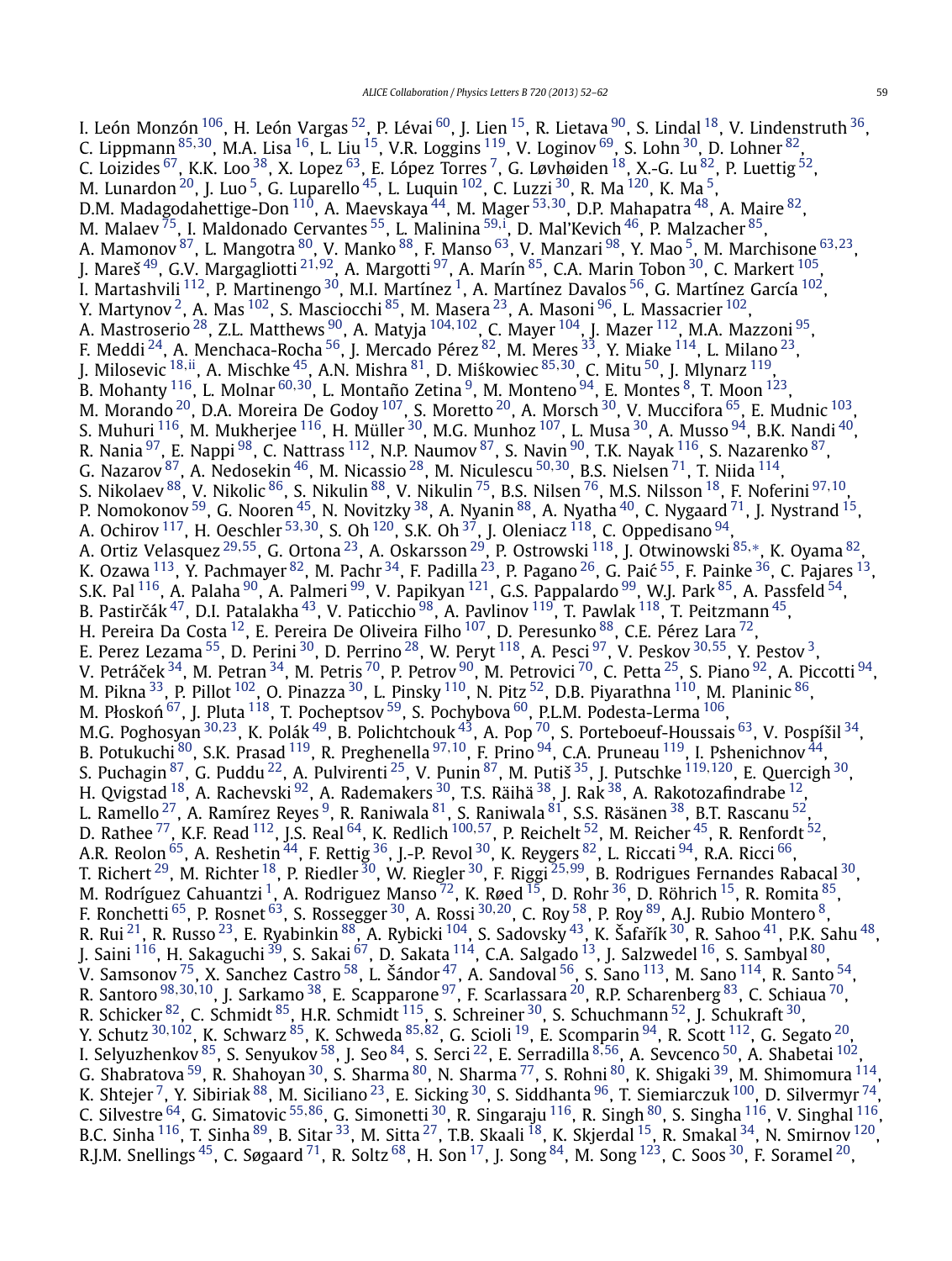<span id="page-8-0"></span>I. Sputowska <sup>104</sup>, M. Spyropoulou-Stassinaki <sup>78</sup>, B.K. Srivastava <sup>83</sup>, J. Stachel <sup>82</sup>, I. Stan <sup>50</sup>, I. Stan <sup>50</sup>, G. Stefanek  $^{100}$ , M. Steinpreis  $^{16}$ , E. Stenlund  $^{29}$ , G. Steyn  $^{79}$ , J.H. Stiller  $^{82}$ , D. Stocco  $^{102}$  $^{102}$  $^{102}$ , M. Stolpovskiy  $^{43}$ , K. Strabykin $^{87}$ , P. Strmen $^{33}$ , A.A.P. Suaide  $^{107}$ , M.A. Subieta Vásquez $^{23}$ , T. Sugitate  $^{39}$ , C. Suire  $^{42}$ , M. Sukhorukov $^{87}$ , R. Sultanov $^{46}$  $^{46}$  $^{46}$ , M. Šumbera $^{73}$ , T. Susa $^{86}$  $^{86}$  $^{86}$ , T.J.M. Symons $^{67}$  $^{67}$  $^{67}$ , A. Szanto de Toledo  $^{107}$ , I. Szarka <sup>33</sup>, A. Szczepankiewicz <sup>[104](#page-9-0),30</sup>, A. Szostak <sup>15</sup>, M. Szymański <sup>118</sup>, J. Takahashi <sup>108</sup>, J.D. Tapia Takaki <sup>42</sup>, A. Tauro <sup>30</sup>, G. Tejeda Muñoz <sup>1</sup>, A. Telesca <sup>30</sup>, C. Terrevoli <sup>28</sup>, J. Thäder <sup>85</sup>, D. Thomas <sup>45</sup>, R. Tieulent [109,](#page-9-0) A.R. Timmins [110,](#page-9-0) D. Tlusty 34, A. Toia <sup>36</sup>*,*20*,*[93,](#page-9-0) H. Torii [113,](#page-9-0) L. Toscano [94,](#page-9-0) V. Trubnikov 2, D. Truesdale  $^{16}$ , W.H. Trzaska  $^{38}$ , T. Tsuji  $^{113}$ , A. Tumkin  $^{87}$ , R. Turrisi  $^{93}$  $^{93}$  $^{93}$ , T.S. Tveter  $^{18}$ , J. Ulery  $^{52}$ , K. Ullaland 15, J. Ulrich [61](#page-9-0)*,*[51,](#page-9-0) A. Uras [109,](#page-9-0) J. Urbán 35, G.M. Urciuoli [95,](#page-9-0) G.L. Usai 22, M. Vajzer <sup>34</sup>*,*[73,](#page-9-0) M. Vala [59](#page-9-0)*,*[47](#page-9-0), L. Valencia Palomo 42, S. Vallero [82,](#page-9-0) P. Vande Vyvre 30, M. van Leeuwen [45,](#page-9-0) L. Vannucci [66,](#page-9-0) A. Vargas  $^1$ , R. Varma  $^{40}$ , M. Vasileiou  $^{78}$ , A. Vasiliev  $^{88}$ , V. Vechernin  $^{117}$ , M. Veldhoen  $^{45}$ , M. Venaruzzo  $^{21}$ , E. Vercellin $^{23}$ , S. Vergara  $^1$ , R. Vernet  $^6$ , M. Verweij  $^{45}$ , L. Vickovic  $^{103}$ , G. Viesti  $^{20}$ , O. Vikhlyantsev  $^{87},$ Z. Vilakazi <sup>79</sup>, O. Villalobos Baillie <sup>[90](#page-9-0)</sup>, Y. Vinogradov <sup>87</sup>, L. Vinogradov <sup>[117](#page-9-0)</sup>, A. Vinogradov <sup>88</sup>, T. Virgili <sup>26</sup>, Y.P. Viyogi [116,](#page-9-0) A. Vodopyanov [59,](#page-9-0) K. Voloshin [46,](#page-9-0) S. Voloshin [119,](#page-9-0) G. Volpe <sup>28</sup>*,*30, B. von Haller 30, D. Vranic <sup>85</sup>, G. Øvrebekk <sup>15</sup>, J. Vrláková <sup>35</sup>, B. Vulpescu <sup>63</sup>, A. Vyushin <sup>[87](#page-9-0)</sup>, V. Wagner <sup>34</sup>, B. Wagner <sup>15</sup>, R. Wan 5, D. Wang 5, M. Wang 5, Y. Wang 5, Y. Wang [82,](#page-9-0) K. Watanabe [114,](#page-9-0) M. Weber [110,](#page-9-0) J.P. Wessels <sup>30</sup>*,*[54,](#page-9-0) U. Westerhoff  $^{54}$  $^{54}$  $^{54}$ , J. Wiechula  $^{115}$  $^{115}$  $^{115}$ , J. Wikne  $^{18}$ , M. Wilde  $^{54}$ , A. Wilk  $^{54}$ , G. Wilk  $^{100}$ , M.C.S. Williams  $^{97}$ , B. Windelband  $^{82}$ , L. Xaplanteris Karampatsos  $^{105}$ , C.G. Yaldo  $^{119}$ , Y. Yamaguchi  $^{113}$ , S. Yang  $^{15}$ , H. Yang  $^{12}$ , S. Yasnopolskiy  $^{88}$  $^{88}$  $^{88}$ , J. Yi  $^{84}$  $^{84}$  $^{84}$ , Z. Yin  $^5$ , I.-K. Yoo  $^{84}$ , J. Yoon  $^{123}$ , W. Yu  $^{52}$ , X. Yuan  $^5$ , I. Yushmanov  $^{88}$ , V. Zaccolo <sup>71</sup>, C. Zach <sup>34</sup>, C. Zampolli <sup>97</sup>, S. Zaporozhets <sup>59</sup>, A. Zarochentsev <sup>117</sup>, P. Závada <sup>49</sup>, N. Zaviyalov [87,](#page-9-0) H. Zbroszczyk [118,](#page-9-0) P. Zelnicek [51,](#page-9-0) I.S. Zgura [50,](#page-9-0) M. Zhalov [75,](#page-9-0) X. Zhang [63](#page-9-0)*,*5, H. Zhang 5, F. Zhou 5, Y. Zhou [45,](#page-9-0) D. Zhou 5, J. Zhu 5, X. Zhu 5, J. Zhu 5, A. Zichichi <sup>19</sup>*,*10, A. Zimmermann [82,](#page-9-0) G. Zinovjev  $^2$ , Y. Zoccarato  $^{109}$ , M. Zynovyev  $^2$ , M. Zyzak  $^{52}$  $^{52}$  $^{52}$ 

- *Benemérita Universidad Autónoma de Puebla, Puebla, Mexico*
- *Bogolyubov Institute for Theoretical Physics, Kiev, Ukraine*
- *Budker Institute for Nuclear Physics, Novosibirsk, Russia*
- *California Polytechnic State University, San Luis Obispo, CA, United States*
- *Central China Normal University, Wuhan, China*
- *Centre de Calcul de l'IN2P3, Villeurbanne, France*
- *Centro de Aplicaciones Tecnológicas y Desarrollo Nuclear (CEADEN), Havana, Cuba*
- *Centro de Investigaciones Energéticas Medioambientales y Tecnológicas (CIEMAT), Madrid, Spain*
- *Centro de Investigación y de Estudios Avanzados (CINVESTAV), Mexico City and Mérida, Mexico*
- *Centro Fermi Centro Studi e Ricerche e Museo Storico della Fisica "Enrico Fermi", Rome, Italy*
- *Chicago State University, Chicago, United States*
- *Commissariat à l'Energie Atomique, IRFU, Saclay, France*
- *Departamento de Física de Partículas and IGFAE, Universidad de Santiago de Compostela, Santiago de Compostela, Spain*
- *Department of Physics Aligarh Muslim University, Aligarh, India*
- *Department of Physics and Technology, University of Bergen, Bergen, Norway*
- *Department of Physics, Ohio State University, Columbus, OH, United States*
- *Department of Physics, Sejong University, Seoul, South Korea*
- *Department of Physics, University of Oslo, Oslo, Norway*
- *Dipartimento di Fisica dell'Università and Sezione INFN, Bologna, Italy*
- *Dipartimento di Fisica dell'Università and Sezione INFN, Padova, Italy*
- *Dipartimento di Fisica dell'Università and Sezione INFN, Trieste, Italy*
- *Dipartimento di Fisica dell'Università and Sezione INFN, Cagliari, Italy*
- *Dipartimento di Fisica dell'Università and Sezione INFN, Turin, Italy*
- *Dipartimento di Fisica dell'Università 'La Sapienza' and Sezione INFN, Rome, Italy*
- *Dipartimento di Fisica e Astronomia dell'Università and Sezione INFN, Catania, Italy*
- *Dipartimento di Fisica 'E.R. Caianiello' dell'Università and Gruppo Collegato INFN, Salerno, Italy*
- *Dipartimento di Scienze e Innovazione Tecnologica dell'Università del Piemonte Orientale and Gruppo Collegato INFN, Alessandria, Italy*
- *Dipartimento Interateneo di Fisica 'M. Merlin' and Sezione INFN, Bari, Italy*
- *Division of Experimental High Energy Physics, University of Lund, Lund, Sweden*
- *European Organization for Nuclear Research (CERN), Geneva, Switzerland*
- *Fachhochschule Köln, Köln, Germany*
- *Faculty of Engineering, Bergen University College, Bergen, Norway*
- *Faculty of Mathematics, Physics and Informatics, Comenius University, Bratislava, Slovakia*
- *Faculty of Nuclear Sciences and Physical Engineering, Czech Technical University in Prague, Prague, Czech Republic*
- *Faculty of Science, P.J. Šafárik University, Košice, Slovakia*
- *Frankfurt Institute for Advanced Studies, Johann Wolfgang Goethe-Universität Frankfurt, Frankfurt, Germany*
- *Gangneung-Wonju National University, Gangneung, South Korea*
- *Helsinki Institute of Physics (HIP) and University of Jyväskylä, Jyväskylä, Finland*
- *Hiroshima University, Hiroshima, Japan*
- *Indian Institute of Technology Bombay (IIT), Mumbai, India*
- *Indian Institute of Technology Indore (IIT), Indore, India*
- *Institut de Physique Nucléaire d'Orsay (IPNO), Université Paris-Sud, CNRS-IN2P3, Orsay, France*
- *Institute for High Energy Physics, Protvino, Russia*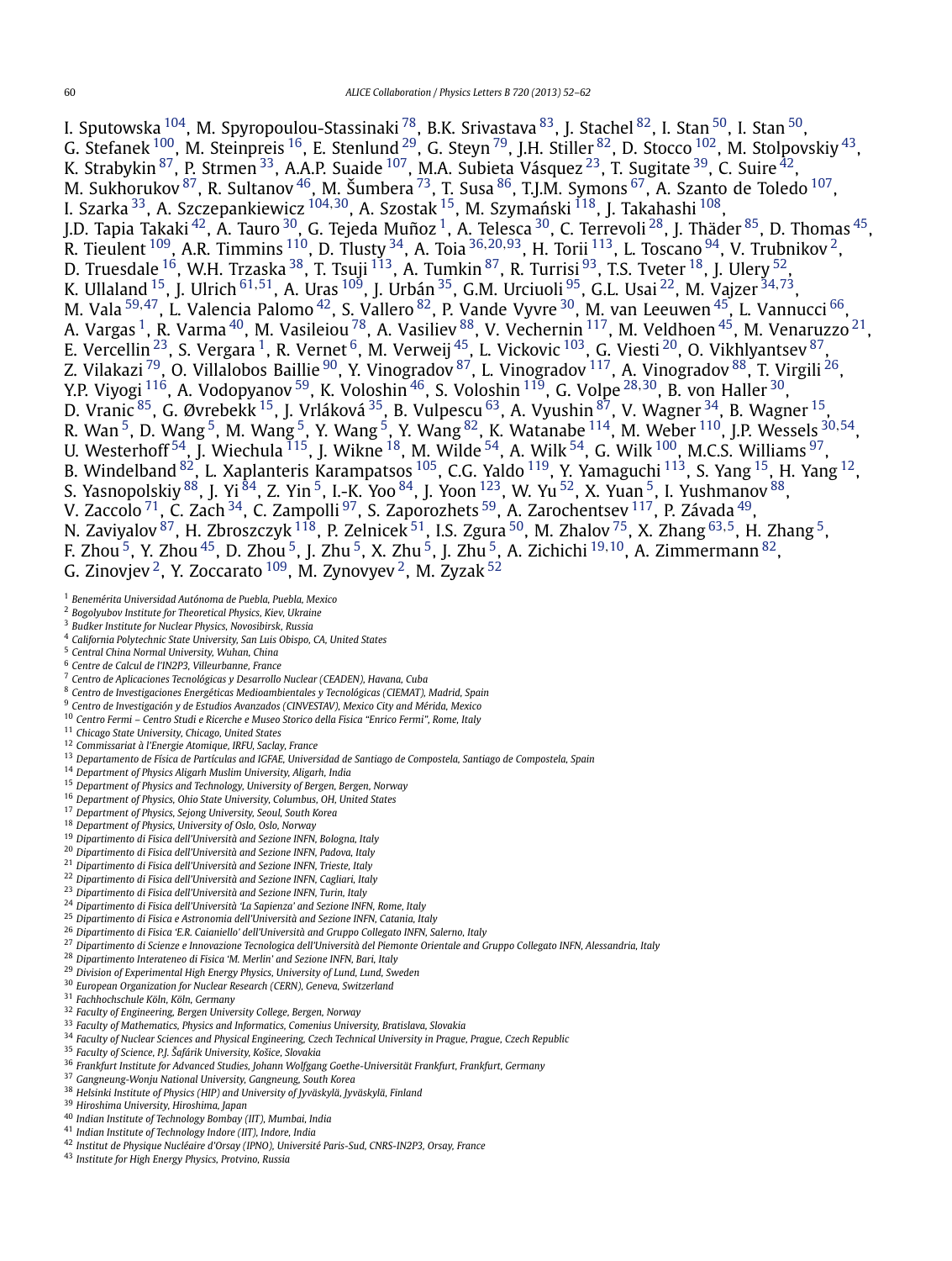<span id="page-9-0"></span>*Institute for Nuclear Research, Academy of Sciences, Moscow, Russia*

- *Nikhef, National Institute for Subatomic Physics and Institute for Subatomic Physics of Utrecht University, Utrecht, Netherlands*
- *Institute for Theoretical and Experimental Physics, Moscow, Russia Institute of Experimental Physics, Slovak Academy of Sciences, Košice, Slovakia*
- *Institute of Physics, Bhubaneswar, India*
- *Institute of Physics, Academy of Sciences of the Czech Republic, Prague, Czech Republic*
- *Institute of Space Sciences (ISS), Bucharest, Romania*
- *Institut für Informatik, Johann Wolfgang Goethe-Universität Frankfurt, Frankfurt, Germany*
- *Institut für Kernphysik, Johann Wolfgang Goethe-Universität Frankfurt, Frankfurt, Germany*
- *Institut für Kernphysik, Technische Universität Darmstadt, Darmstadt, Germany*
- *Institut für Kernphysik, Westfälische Wilhelms-Universität Münster, Münster, Germany*
- *Instituto de Ciencias Nucleares, Universidad Nacional Autónoma de México, Mexico City, Mexico*
- *Instituto de Física, Universidad Nacional Autónoma de México, Mexico City, Mexico*
- *Institut of Theoretical Physics, University of Wroclaw, Poland*
- *Institut Pluridisciplinaire Hubert Curien (IPHC), Université de Strasbourg, CNRS-IN2P3, Strasbourg, France*
- *Joint Institute for Nuclear Research (JINR), Dubna, Russia*
- *KFKI Research Institute for Particle and Nuclear Physics, Hungarian Academy of Sciences, Budapest, Hungary*
- *Kirchhoff-Institut für Physik, Ruprecht-Karls-Universität Heidelberg, Heidelberg, Germany*
- *Korea Institute of Science and Technology Information, Daejeon, South Korea*
- *Laboratoire de Physique Corpusculaire (LPC), Clermont Université, Université Blaise Pascal, CNRS–IN2P3, Clermont-Ferrand, France*
- *Laboratoire de Physique Subatomique et de Cosmologie (LPSC), Université Joseph Fourier, CNRS-IN2P3, Institut Polytechnique de Grenoble, Grenoble, France*
- *Laboratori Nazionali di Frascati, INFN, Frascati, Italy*
- *Laboratori Nazionali di Legnaro, INFN, Legnaro, Italy*
- *Lawrence Berkeley National Laboratory, Berkeley, CA, United States*
- *Lawrence Livermore National Laboratory, Livermore, CA, United States*
- *Moscow Engineering Physics Institute, Moscow, Russia*
- *National Institute for Physics and Nuclear Engineering, Bucharest, Romania*
- *Niels Bohr Institute, University of Copenhagen, Copenhagen, Denmark*
- *Nikhef, National Institute for Subatomic Physics, Amsterdam, Netherlands*
- *Nuclear Physics Institute, Academy of Sciences of the Czech Republic, Rež u Prahy, Czech Republic ˇ*
- *Oak Ridge National Laboratory, Oak Ridge, TN, United States*
- *Petersburg Nuclear Physics Institute, Gatchina, Russia*
- *Physics Department, Creighton University, Omaha, NE, United States*
- *Physics Department, Panjab University, Chandigarh, India*
- *Physics Department, University of Athens, Athens, Greece*
- *Physics Department, University of Cape Town, iThemba LABS, Cape Town, South Africa*
- *Physics Department, University of Jammu, Jammu, India*
- *Physics Department, University of Rajasthan, Jaipur, India*
- *Physikalisches Institut, Ruprecht-Karls-Universität Heidelberg, Heidelberg, Germany*
- *Purdue University, West Lafayette, IN, United States*
- *Pusan National University, Pusan, South Korea*
- *Research Division and ExtreMe Matter Institute EMMI, GSI Helmholtzzentrum für Schwerionenforschung, Darmstadt, Germany*
- *Rudjer Boškovi´c Institute, Zagreb, Croatia*
- *Russian Federal Nuclear Center (VNIIEF), Sarov, Russia*
- *Russian Research Centre Kurchatov Institute, Moscow, Russia*
- *Saha Institute of Nuclear Physics, Kolkata, India*
- *School of Physics and Astronomy, University of Birmingham, Birmingham, United Kingdom*
- *Sección Física, Departamento de Ciencias, Pontificia Universidad Católica del Perú, Lima, Peru*
- *Sezione INFN, Trieste, Italy*
- *Sezione INFN, Padova, Italy*
- *Sezione INFN, Turin, Italy*
- *Sezione INFN, Rome, Italy*
- *Sezione INFN, Cagliari, Italy*
- *Sezione INFN, Bologna, Italy*
- *Sezione INFN, Bari, Italy*
- *Sezione INFN, Catania, Italy*
- *Soltan Institute for Nuclear Studies, Warsaw, Poland*
- *Nuclear Physics Group, STFC Daresbury Laboratory, Daresbury, United Kingdom*
- *SUBATECH, Ecole des Mines de Nantes, Université de Nantes, CNRS-IN2P3, Nantes, France*
- *Technical University of Split FESB, Split, Croatia*
- *The Henryk Niewodniczanski Institute of Nuclear Physics, Polish Academy of Sciences, Cracow, Poland*
- *The University of Texas at Austin, Physics Department, Austin, TX, United States*
- *Universidad Autónoma de Sinaloa, Culiacán, Mexico*
- *Universidade de São Paulo (USP), São Paulo, Brazil*
- *Universidade Estadual de Campinas (UNICAMP), Campinas, Brazil*
- *Université de Lyon, Université Lyon 1, CNRS/IN2P3, IPN-Lyon, Villeurbanne, France*
- *University of Houston, Houston, TX, United States*
- *University of Technology and Austrian Academy of Sciences, Vienna, Austria*
- *University of Tennessee, Knoxville, TN, United States*
- *University of Tokyo, Tokyo, Japan*
- *University of Tsukuba, Tsukuba, Japan*
- *Eberhard Karls Universität Tübingen, Tübingen, Germany*
- *Variable Energy Cyclotron Centre, Kolkata, India*
- *V. Fock Institute for Physics, St. Petersburg State University, St. Petersburg, Russia*
- *Warsaw University of Technology, Warsaw, Poland*
- *Wayne State University, Detroit, MI, United States*
- *Yale University, New Haven, CT, United States*
- *Yerevan Physics Institute, Yerevan, Armenia*
- *Yildiz Technical University, Istanbul, Turkey*